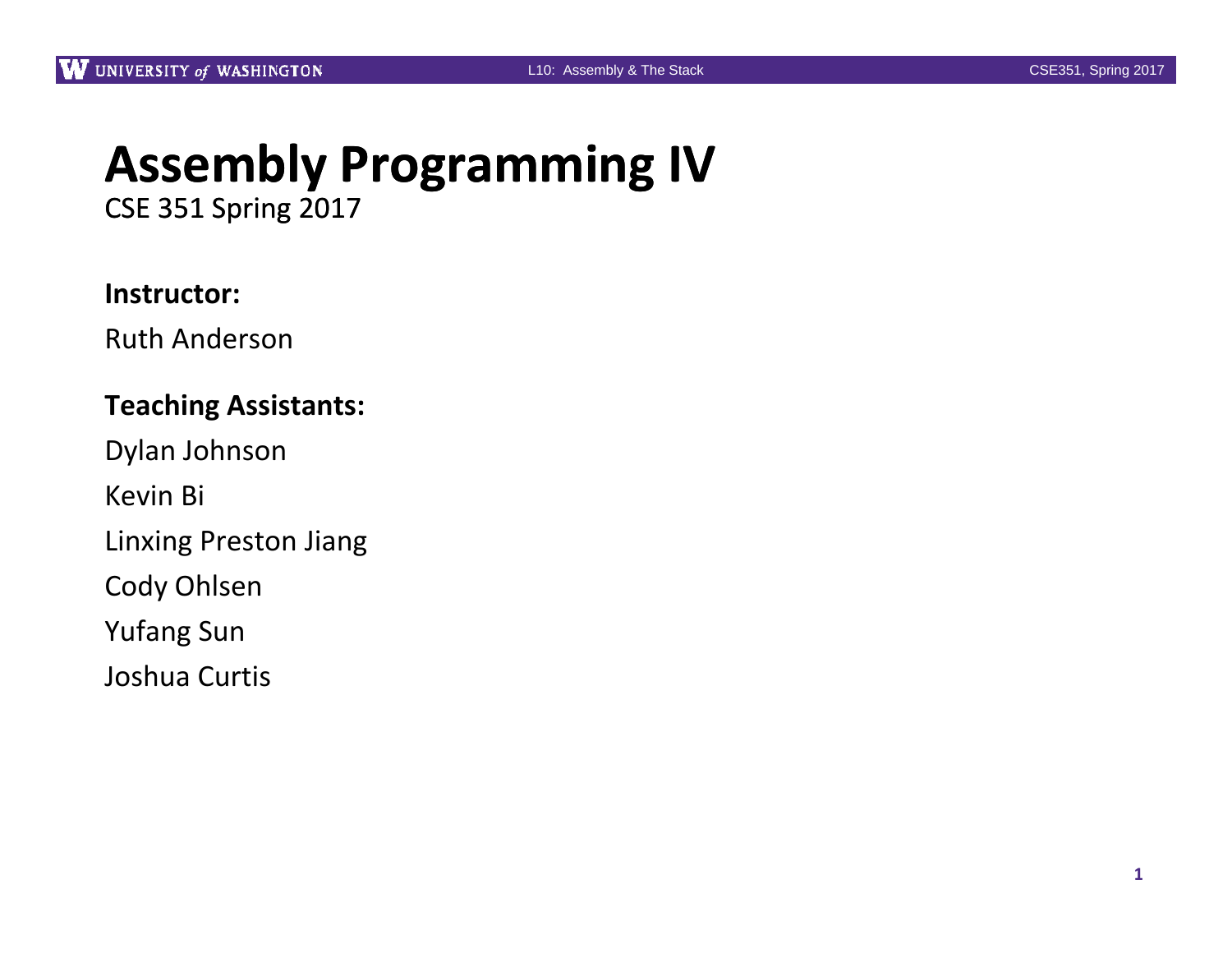# **Administrivia**

- Homework 2 due this Wednesday (4/19)
- Lab 2 (x86‐64) due next Wednesday (4/26)
	- Learn to read x86-64 assembly and use GDB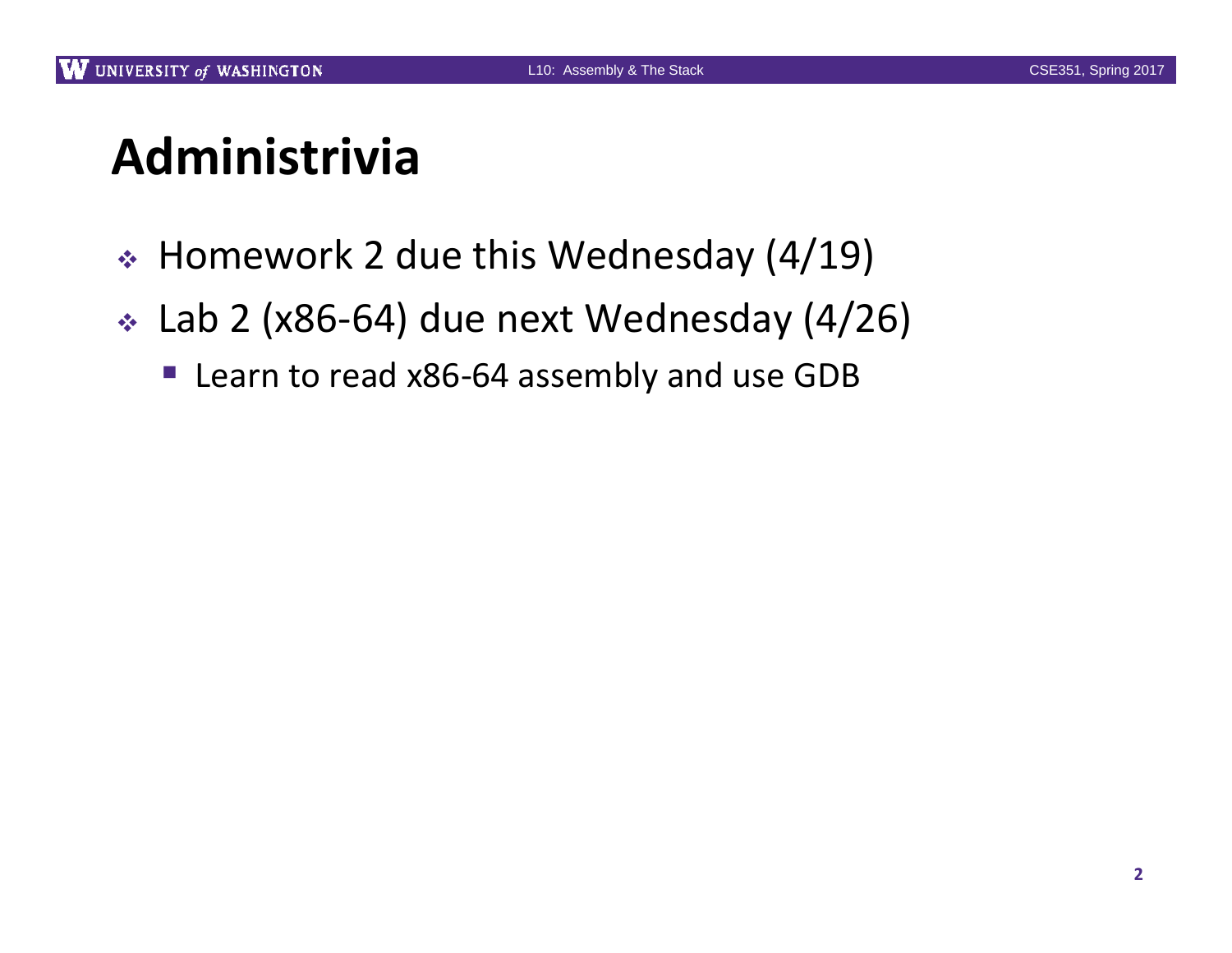#### **Review**

- 3 ways to set condition codes are:
- 

- 2 ways to use condition code are:
- $jmp, 5e+$ Does leaq set condition codes?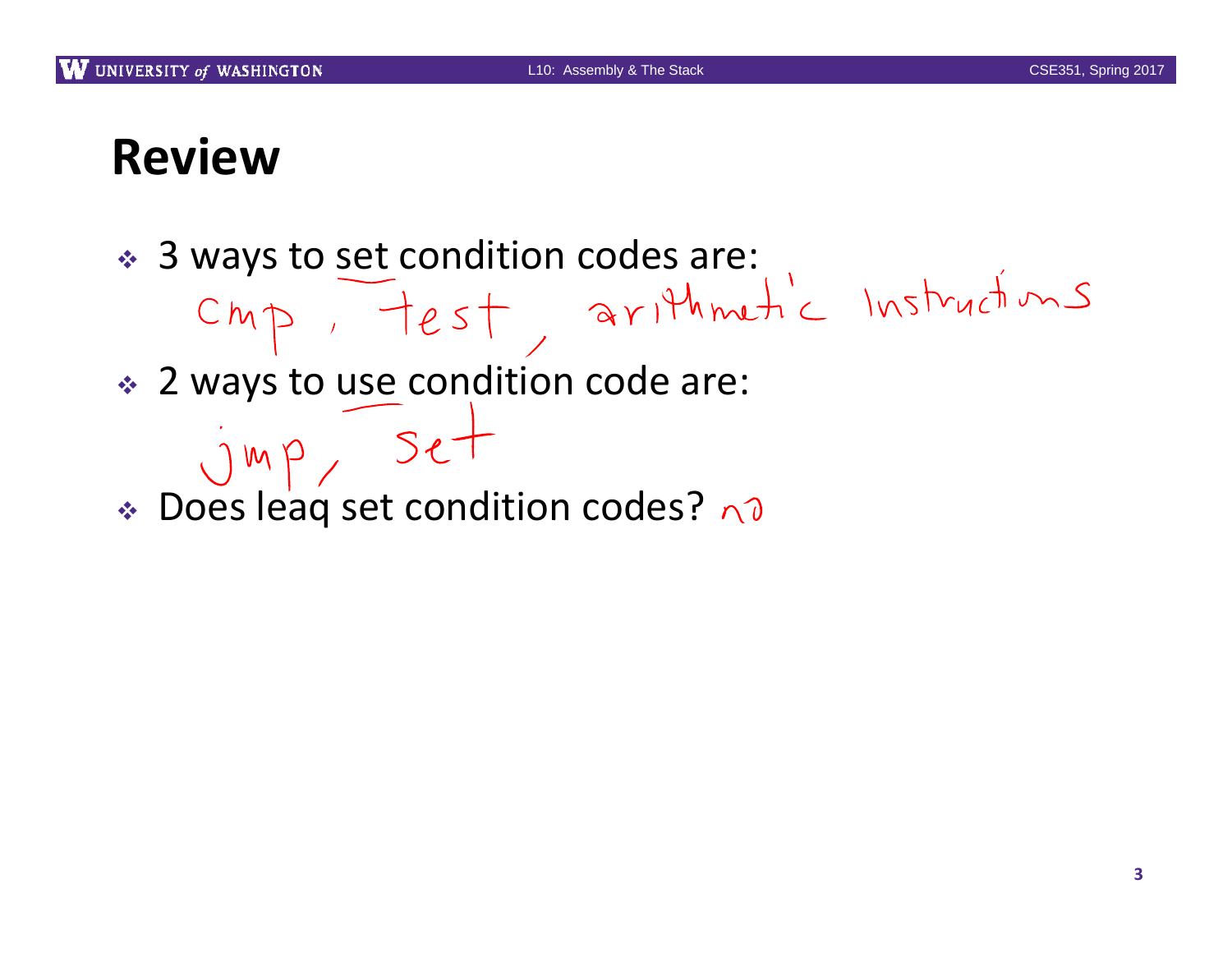$0 \, \text{m/s}$ 

## **The leaq Instruction**

- "lea" stands for *load effective address*
- $\mathcal{C}^{\mathcal{A}}$ Example: **leaq (%rdx,%rcx,4), %rax**

Does the <code>leaq</code> instruction go to mem<mark>ory?</mark>

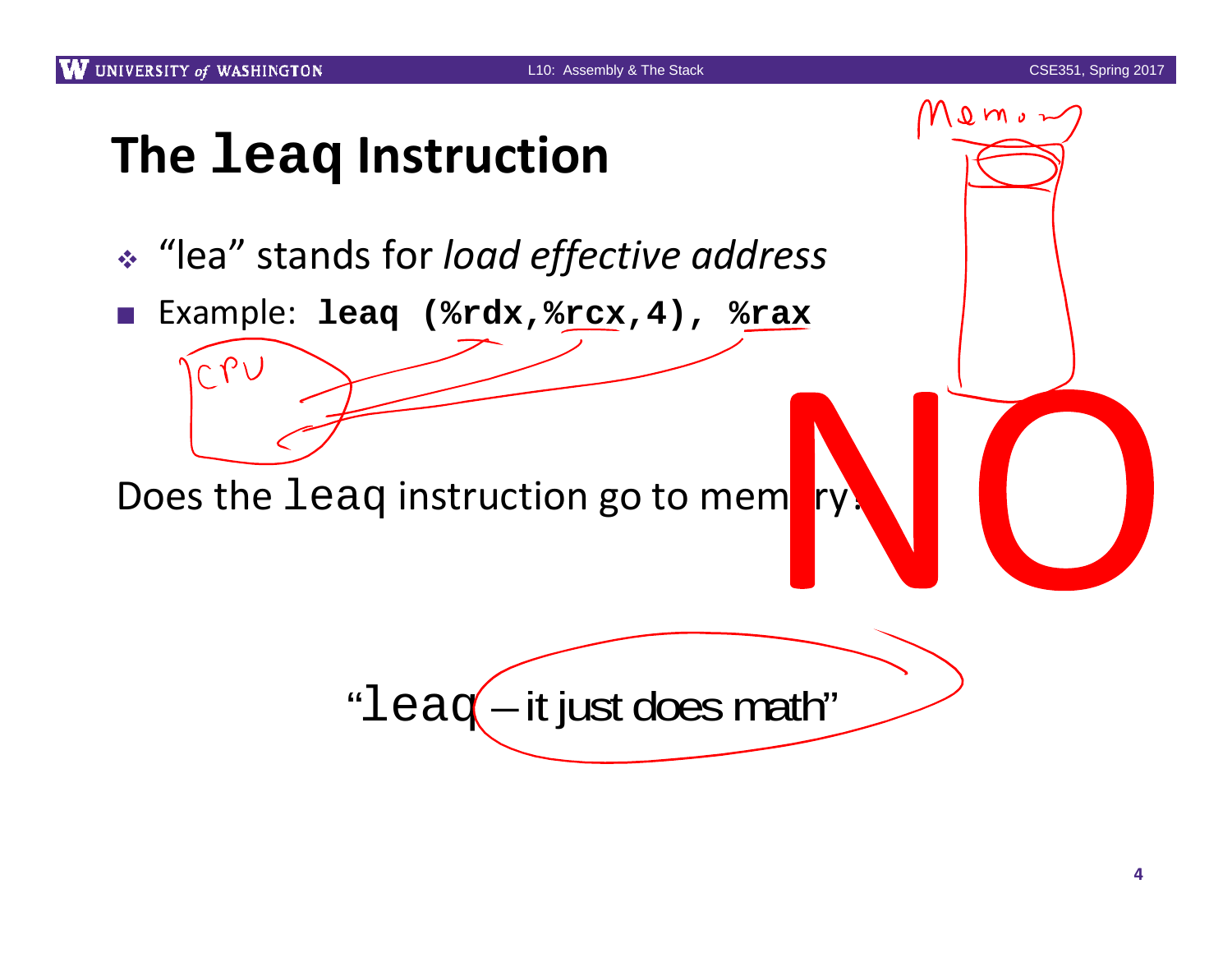### **x86 Control Flow**

- Condition codes
- Conditional and unconditional branches
- **Loops**
- Switches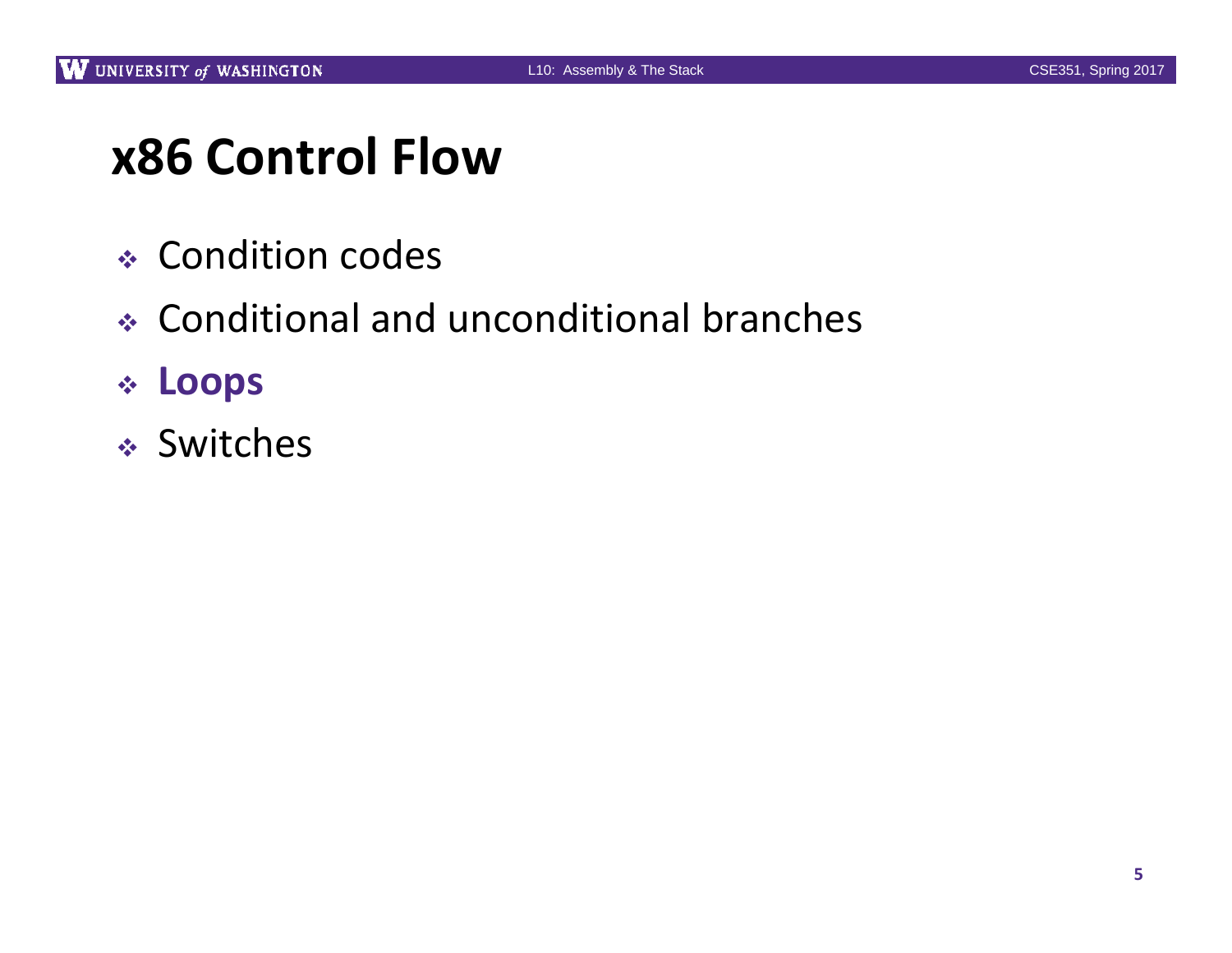#### **Expressing with Goto Code**



- $\bullet$  C allows goto as means of transferring control (jump)
	- **• Closer to assembly programming style**
	- e<br>Se Generally considered bad coding style
	- This is just to help you understand assembly code generated by the compiler. Do NOT use goto in your C code! **<sup>6</sup>**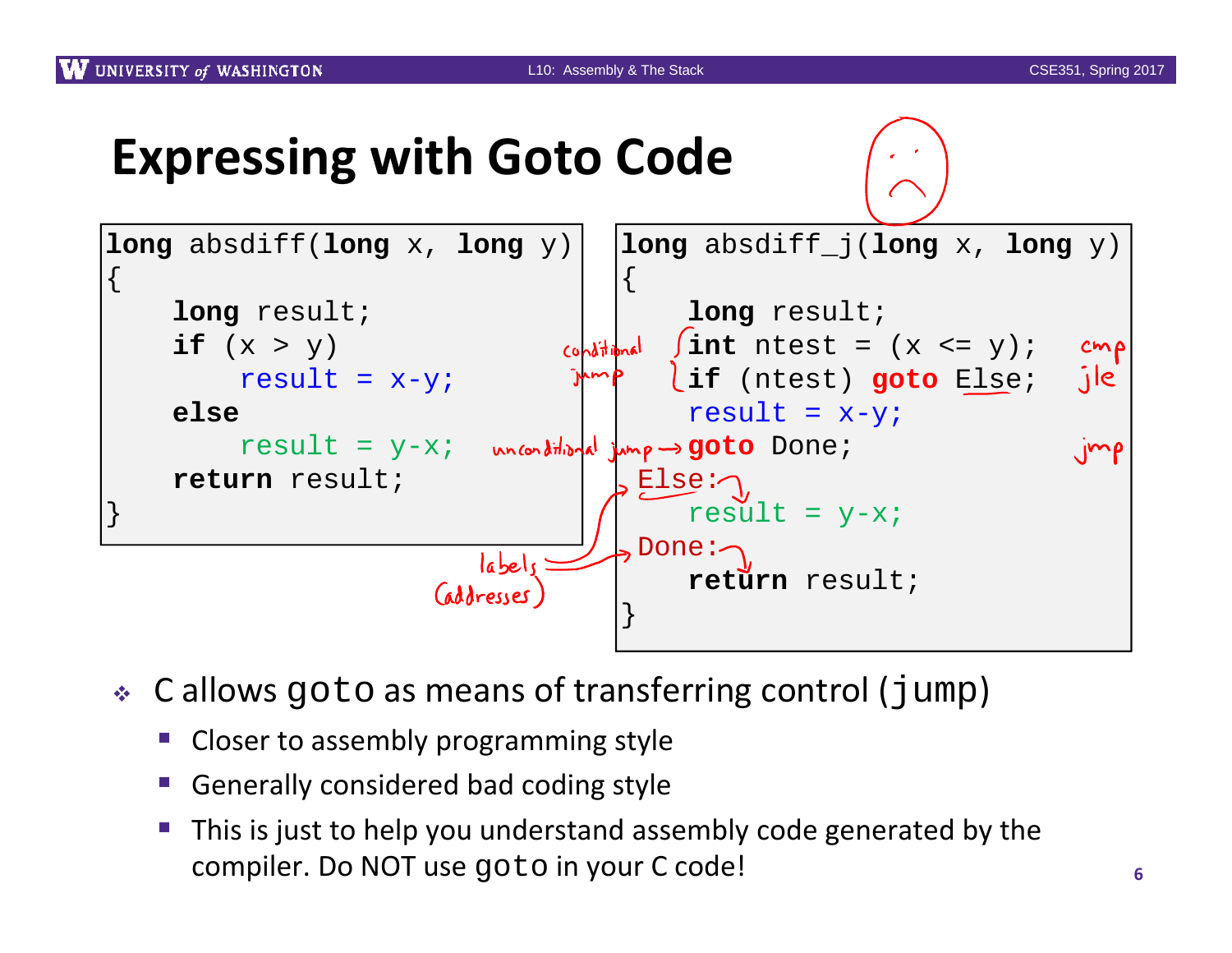# **Compiling Loops**



Assembly code:

loopTop: **testq** %rax, %rax **je** loopDone <loop body code> **jmp** loopTop loopDone:

- Other loops compiled similarly
	- Will show variations and complications in coming slides, but may skip <sup>a</sup> few examples in the interest of time
- Most important to consider:
	- When should conditionals be evaluated? (*while* vs. *do-while*)
	- p. ■ How much jumping is involved?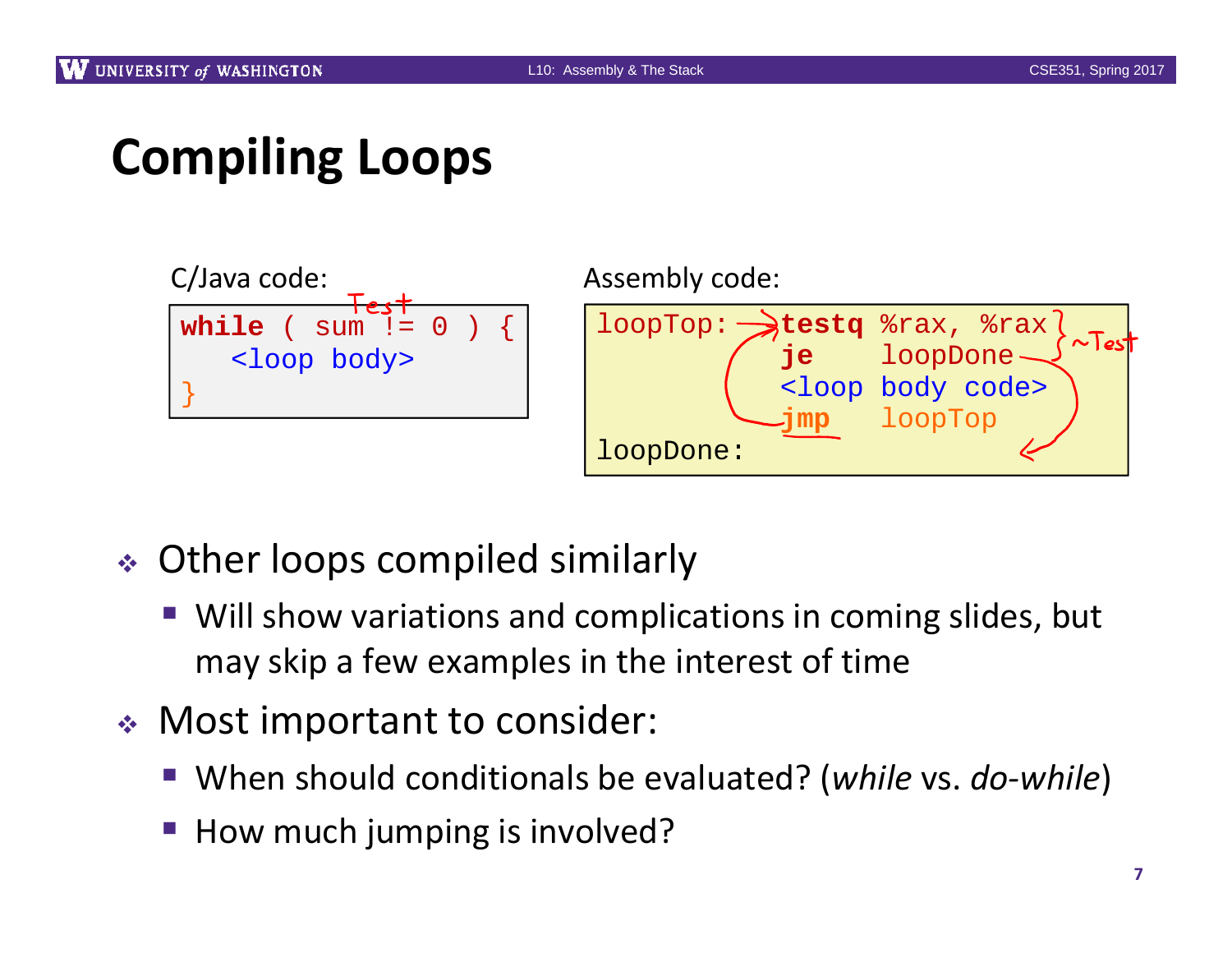# **Compiling Loops**



What are the Goto versions of the following?

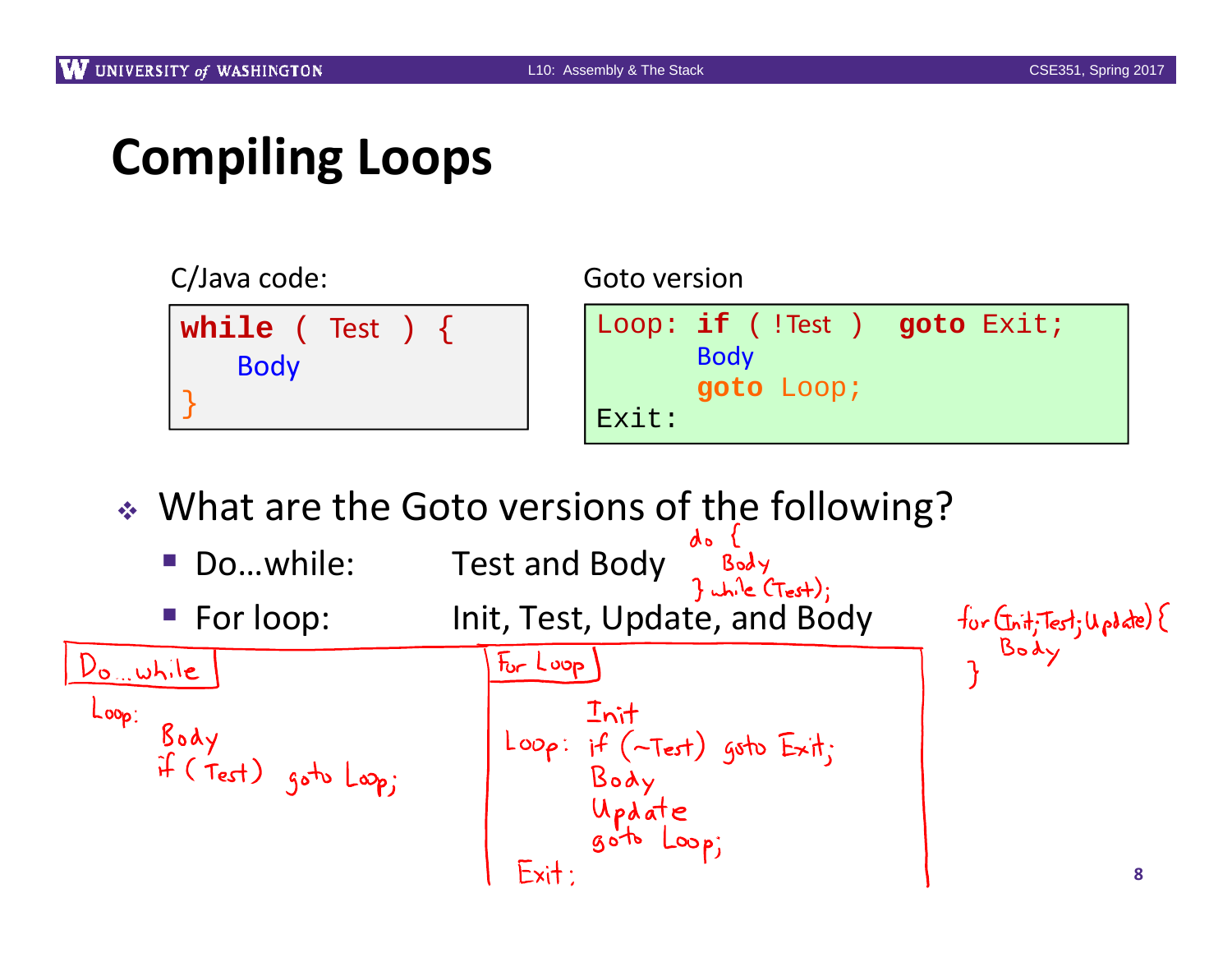



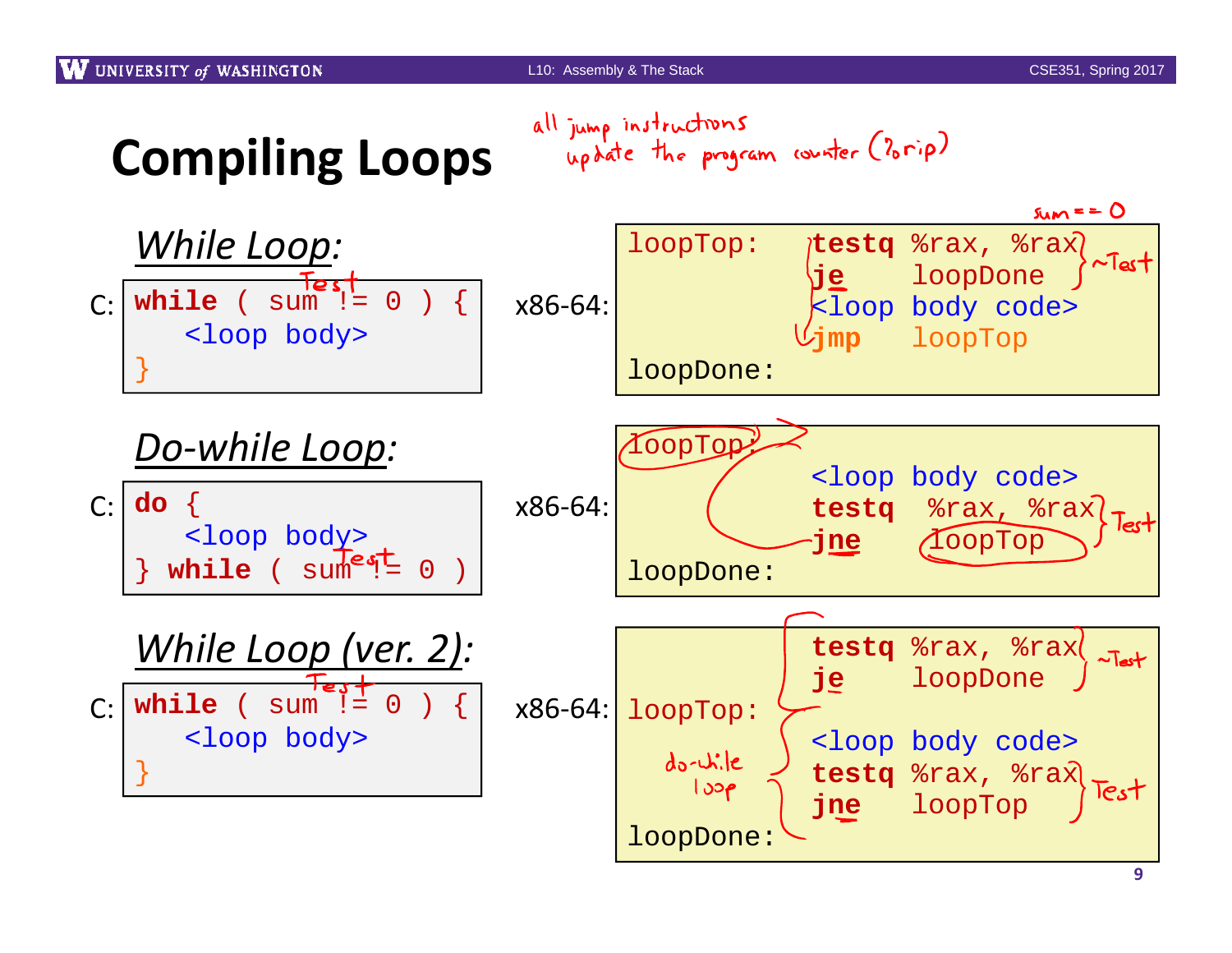# **For Loop While Loop**

#### **For Version**





- • *Conversion works fine for* break
	- $\bullet$  *Jump to same label as loop exit condition*
- • *But not* continue*: would skip doing Update, which it should do with for‐loops*
	- • *Introduce new label at Update*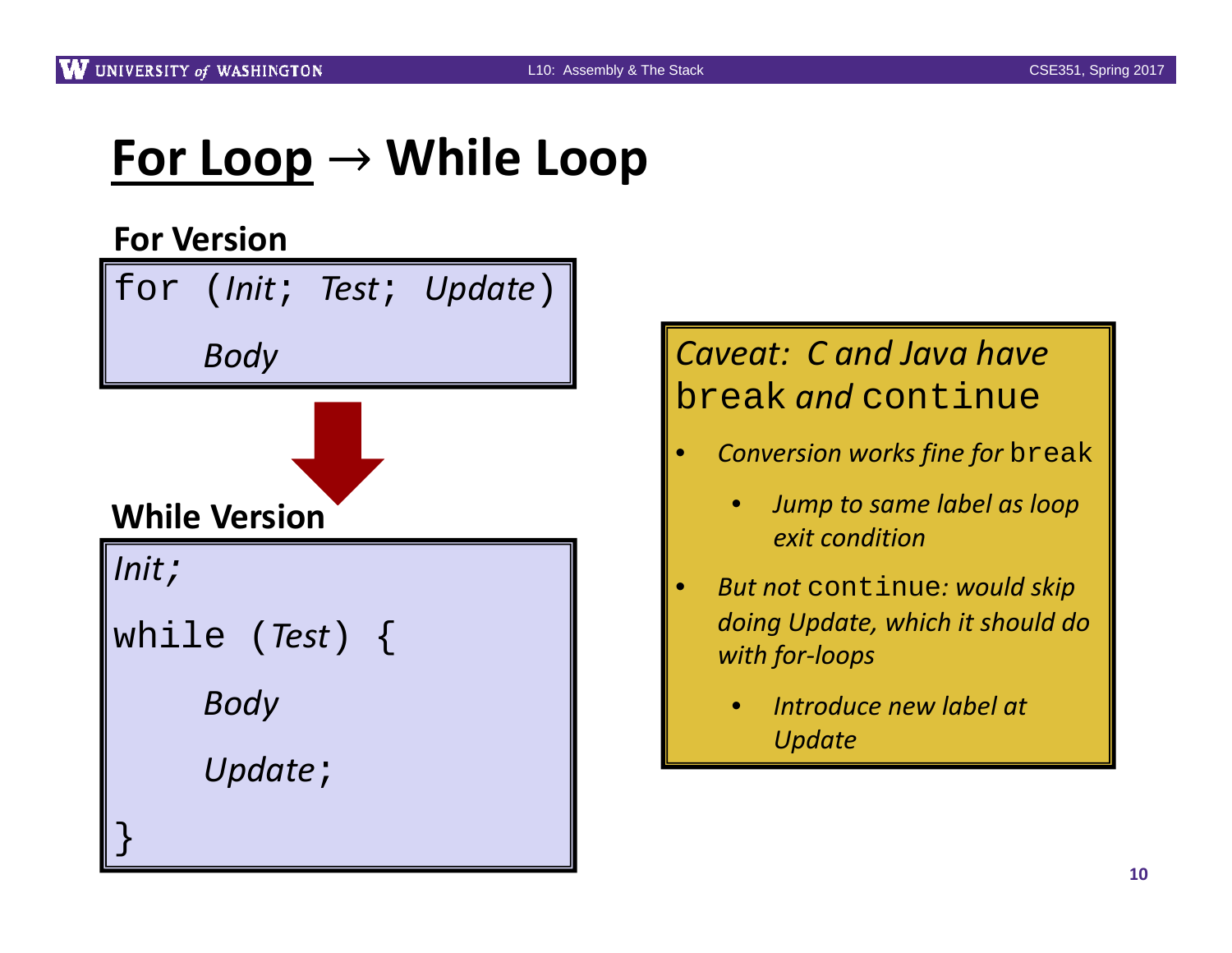## **x86 Control Flow**

- Condition codes
- Conditional and unconditional branches
- Loops
- **Switches**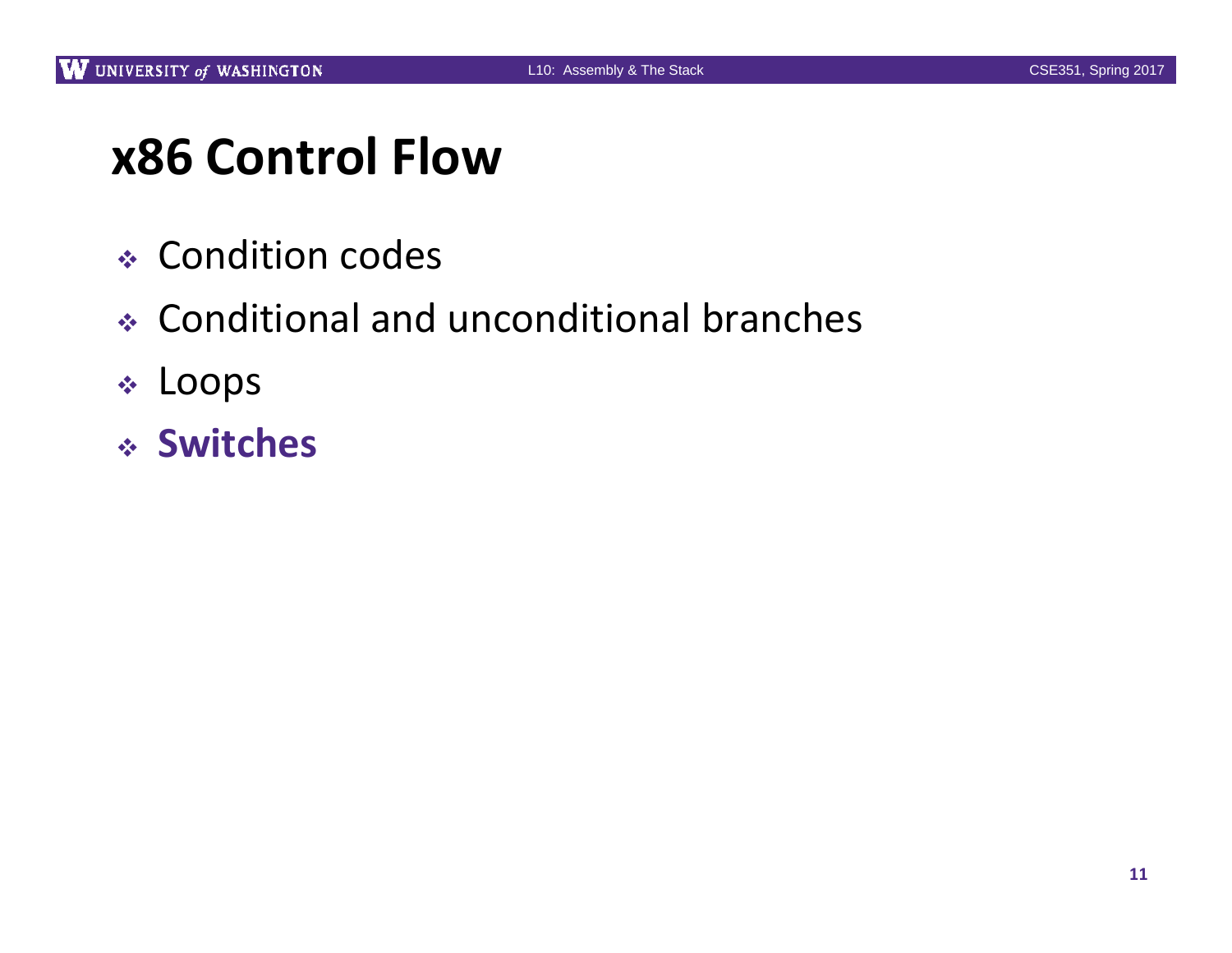UNIVERSITY of WASHINGTON

L10: Assembly & The Stack CSE351, Spring 2017

```
long switch_ex
   (long x, long y, long z)
{
    long w = 1;switch (x) {
         case 1:
              w = y \cdot z; \longleftarrowbreak;
         case 2:
              w = y/z; \leftarrow/* Fall Through */
         case 3:
              w += z;
              break;case 5:
         case 6:
              W = Zbreak;default:
              w = 2;}
     return w;
}
```
# **Switch Statement Example**

- Multiple case labels
	- Here: 5 & 6
- Fall through cases
	- Here: 2
- Missing cases
	- $\blacksquare$  Here: 4
- How to implement this?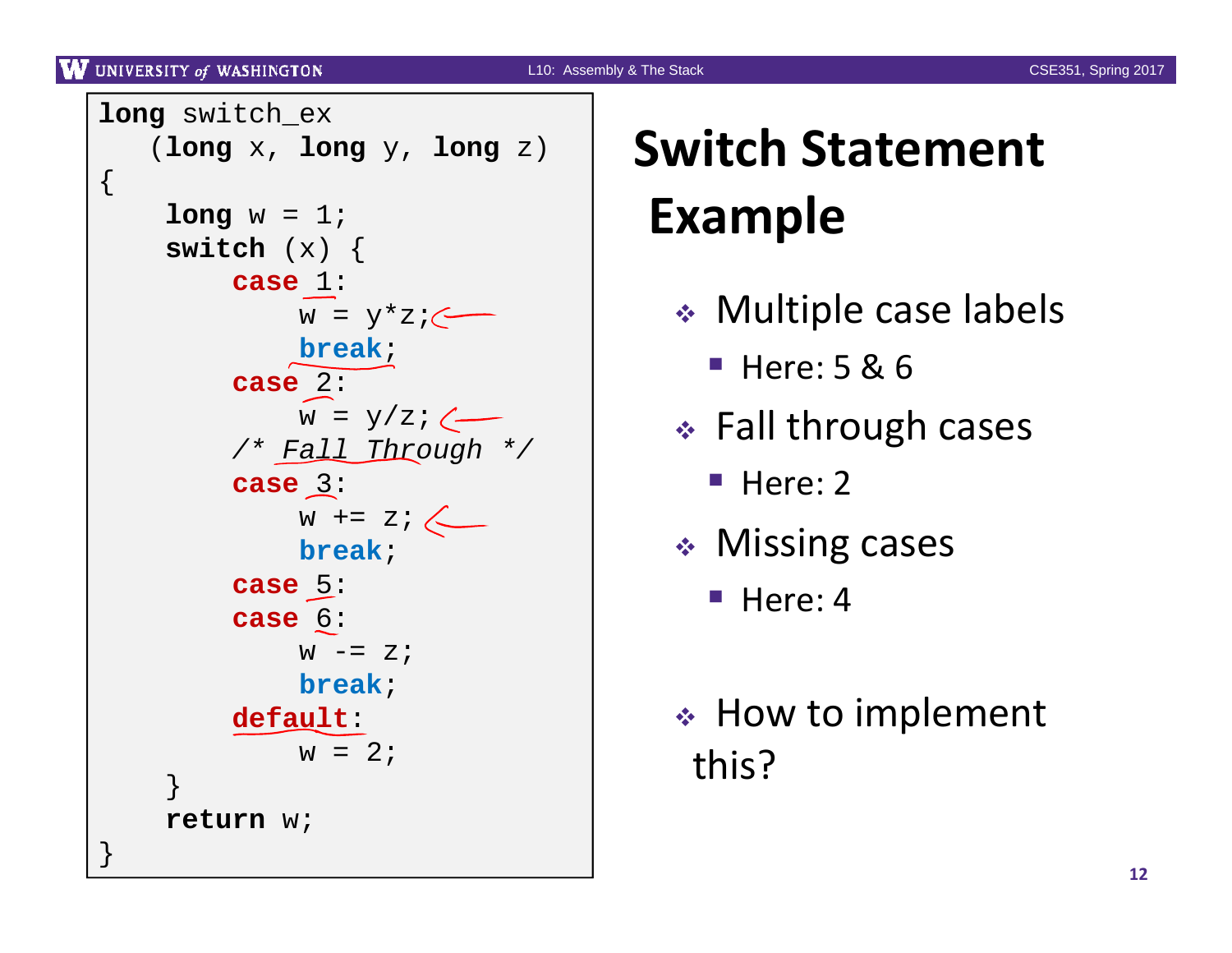# **Jump Tables**

- Compiles sometimes Implement switch statements with:
	- **Jump table**
	- Uses the Indirect jump instruction
- Why? When?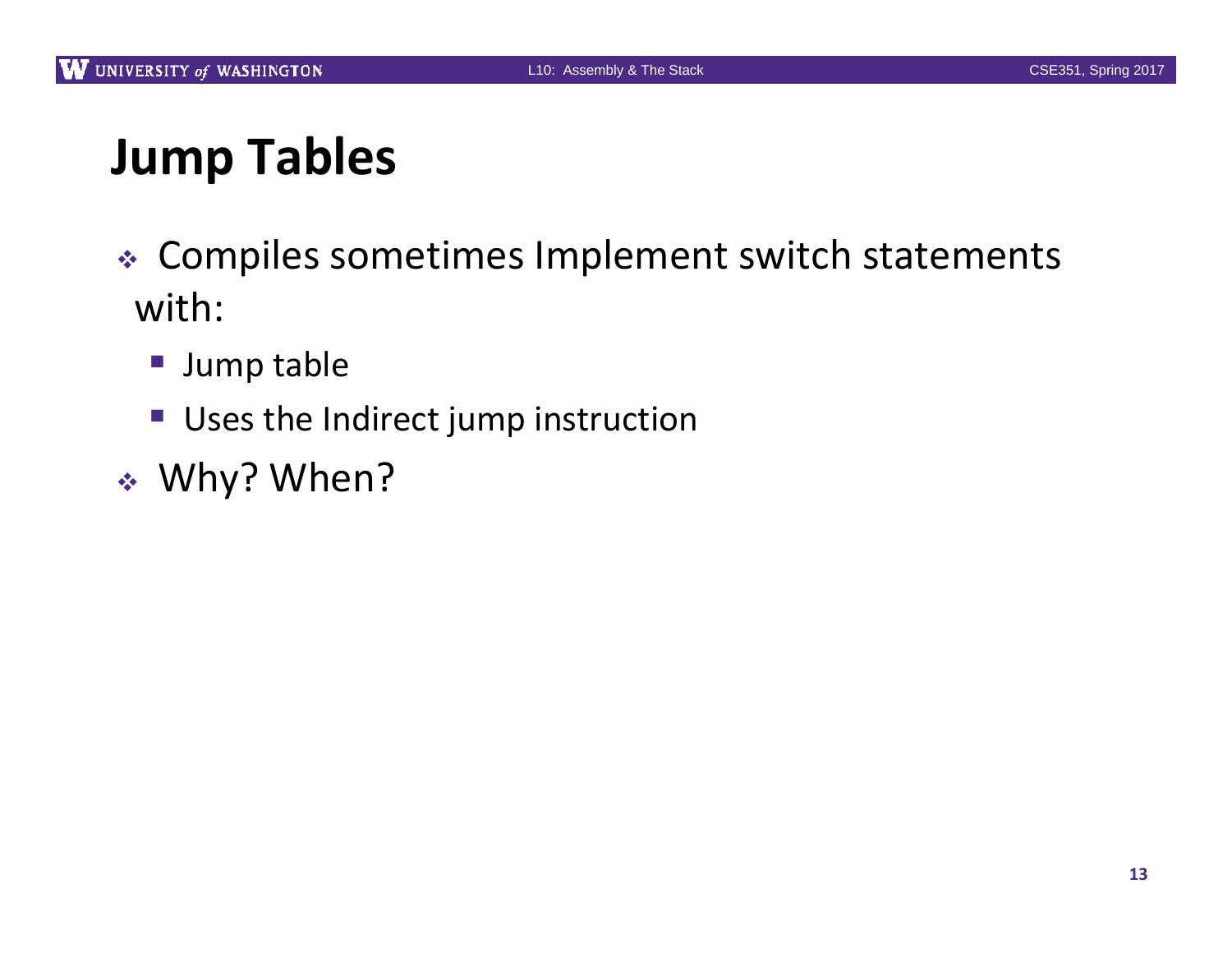#### **Jump Table Structure**

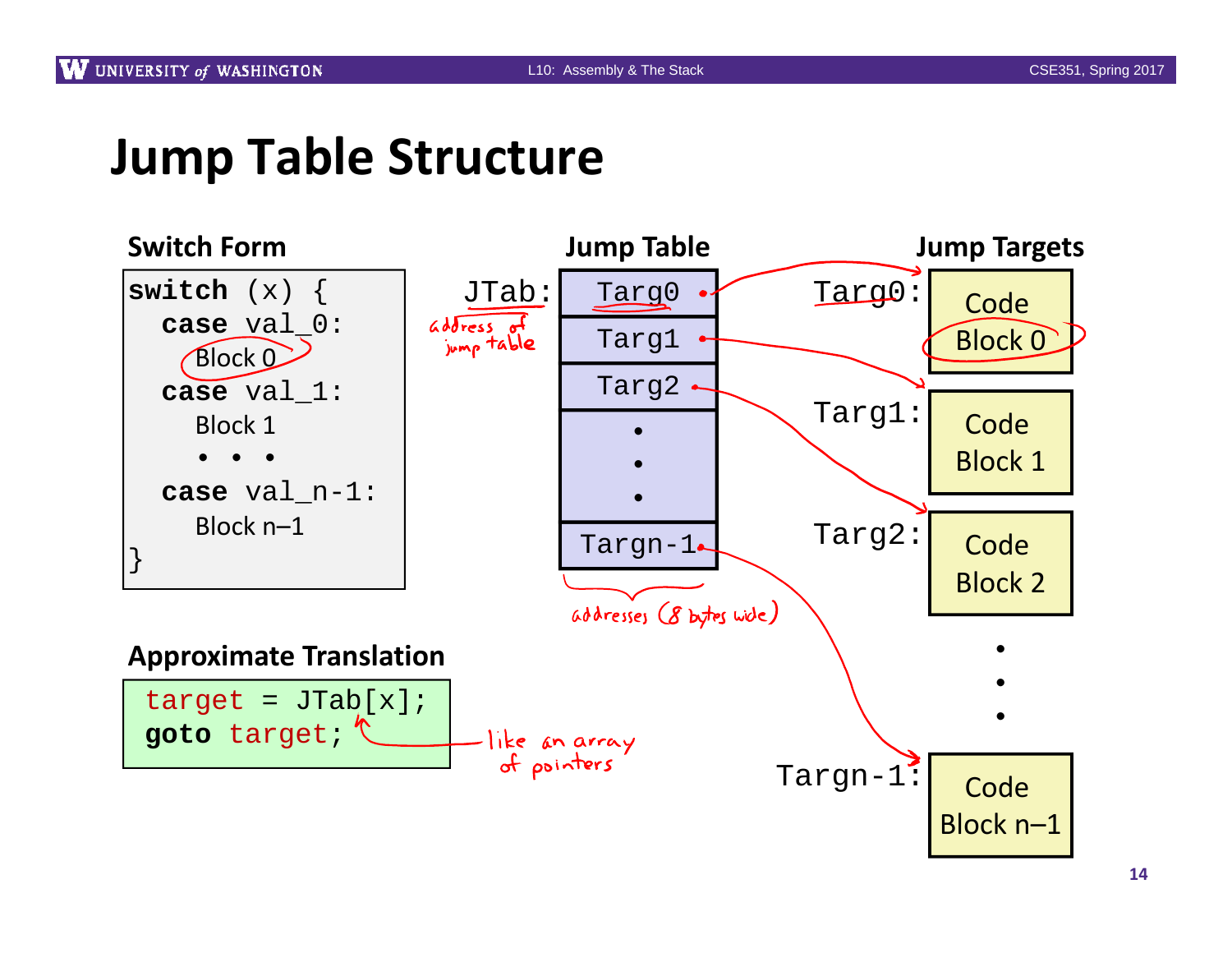#### **Jump Table Structure**

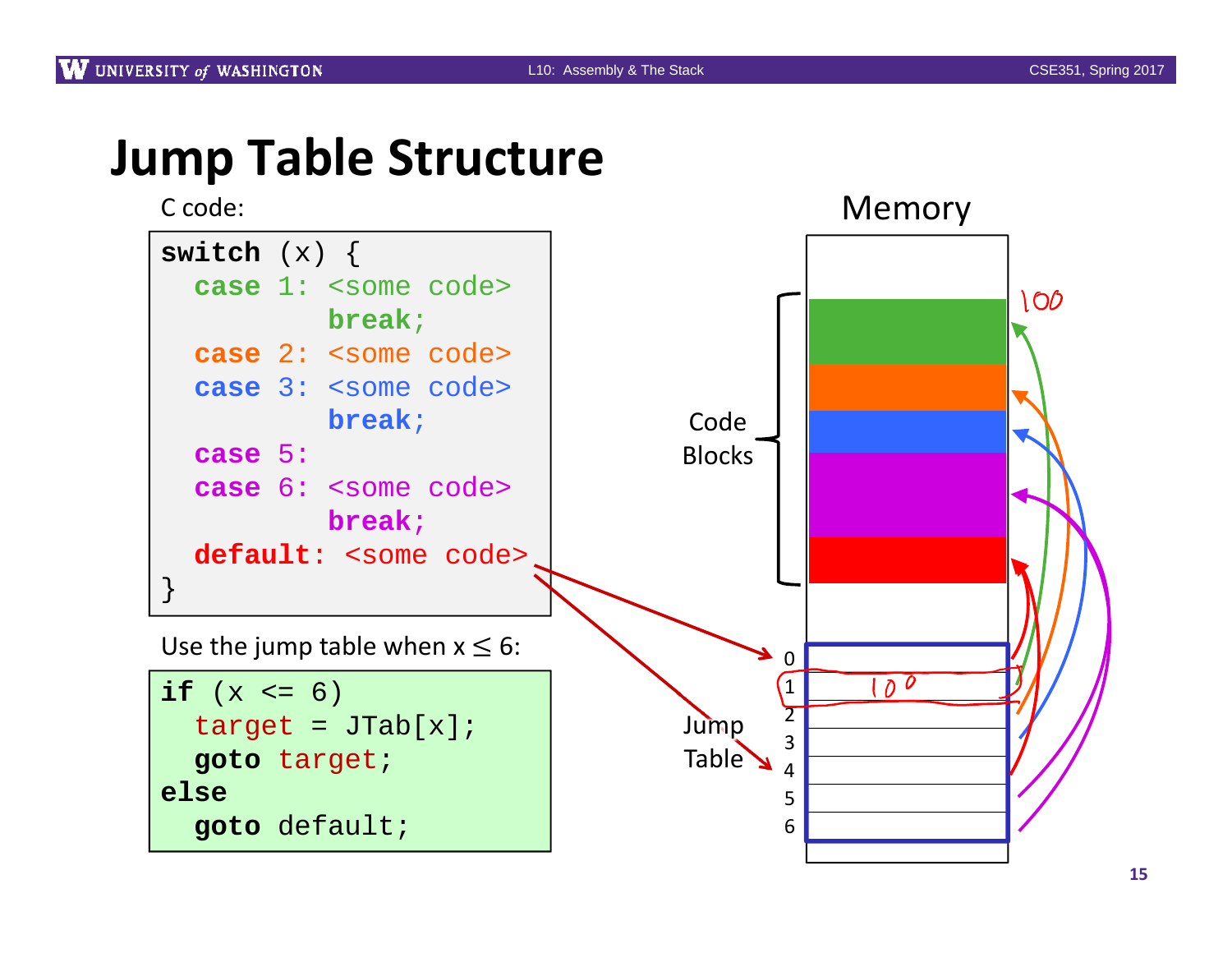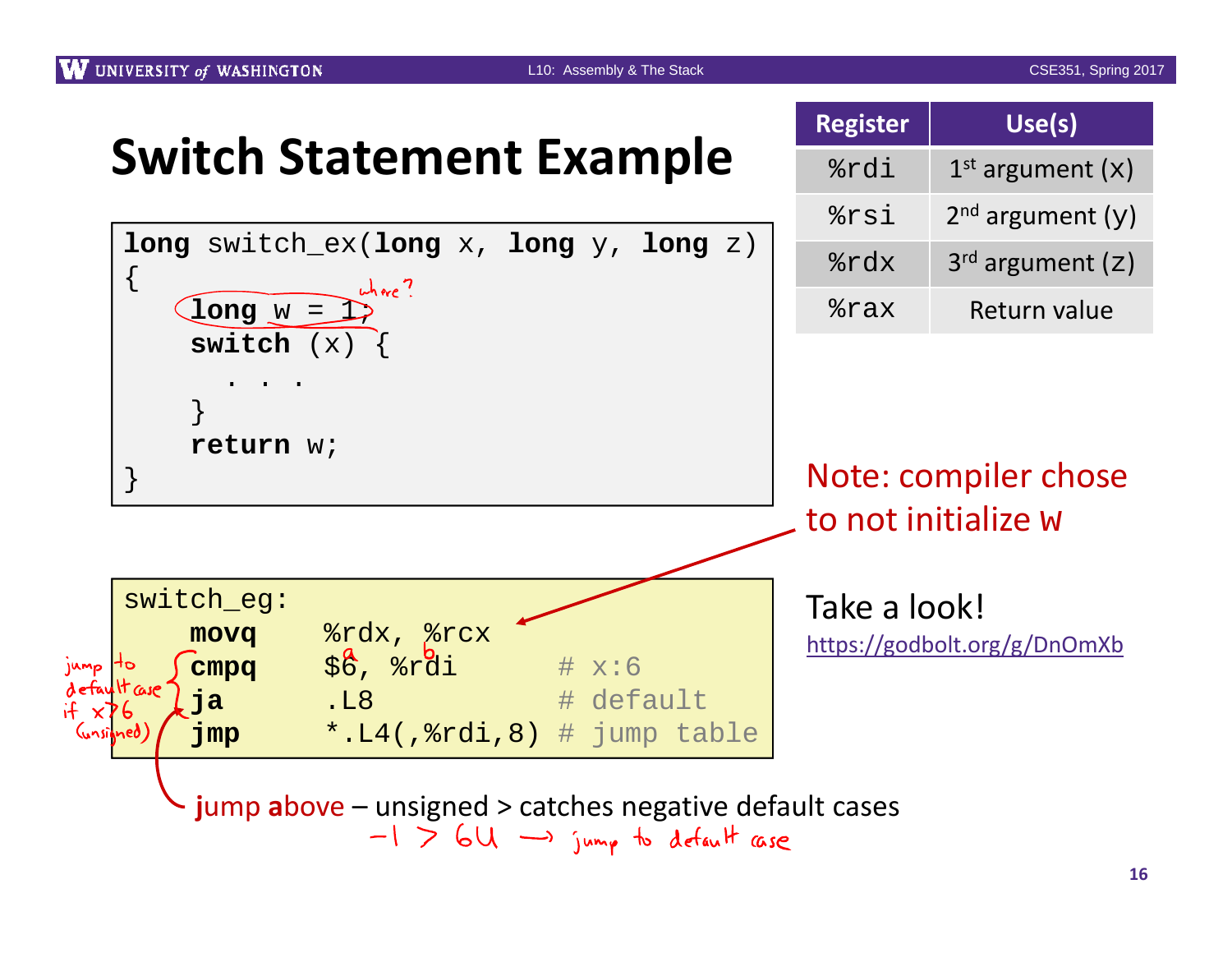#### **Switch Statement Example**



**17**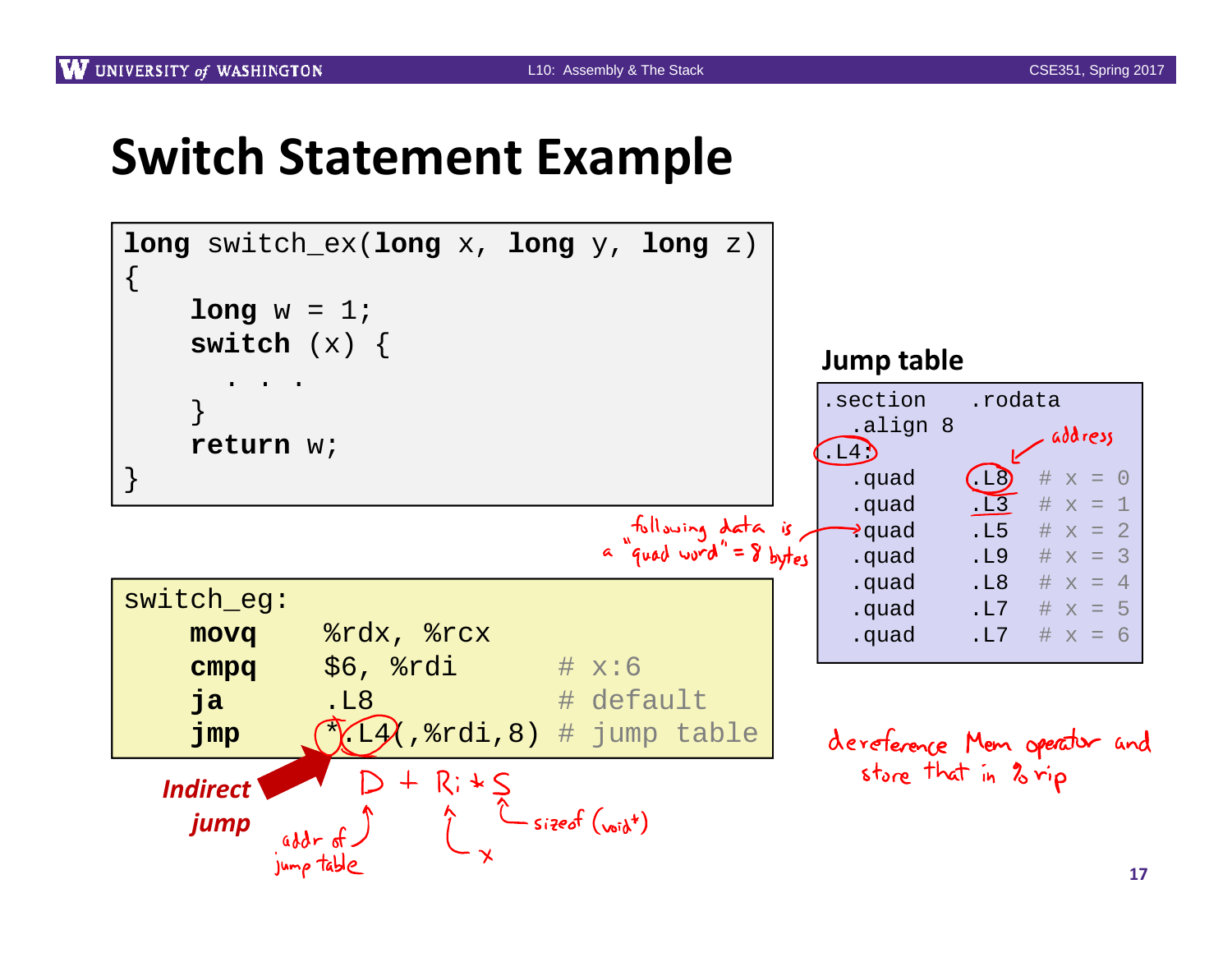### **Assembly Setup Explanation**

- Table Structure
	- Each target requires 8 bytes (address)
	- Base address at . L4
- $\cdot$  **Direct jump:** jmp (L8

 $2$  $ri_{P}$ 

**Jump target is denoted by label.** L8

#### **Jump table**

| .section<br>align 8. | .rodata |            |  |
|----------------------|---------|------------|--|
| . $L4$ :             |         |            |  |
| .quad                | . L8    | # $x = 0$  |  |
| .quad                | .L3     | # $x = 1$  |  |
| .quad                | .L5     | $\# x = 2$ |  |
| .quad                | .L9     | # $x = 3$  |  |
| .quad                | .L8     | $\# x =$   |  |
| .quad                | . T.7   | # $x = 5$  |  |
| .quad                | . T.7   | $# x = 6$  |  |
|                      |         |            |  |

- **Indirect jump:** jmp \*.L4(,%rdi,8)
	- Start of jump table: . L4
	- **Must scale by factor of 8 (addresses are 8 bytes)**
	- Fetch target from effective address .  $L4 + x*8$ 
		- Only for 0 ≤ <sup>x</sup> <sup>≤</sup>6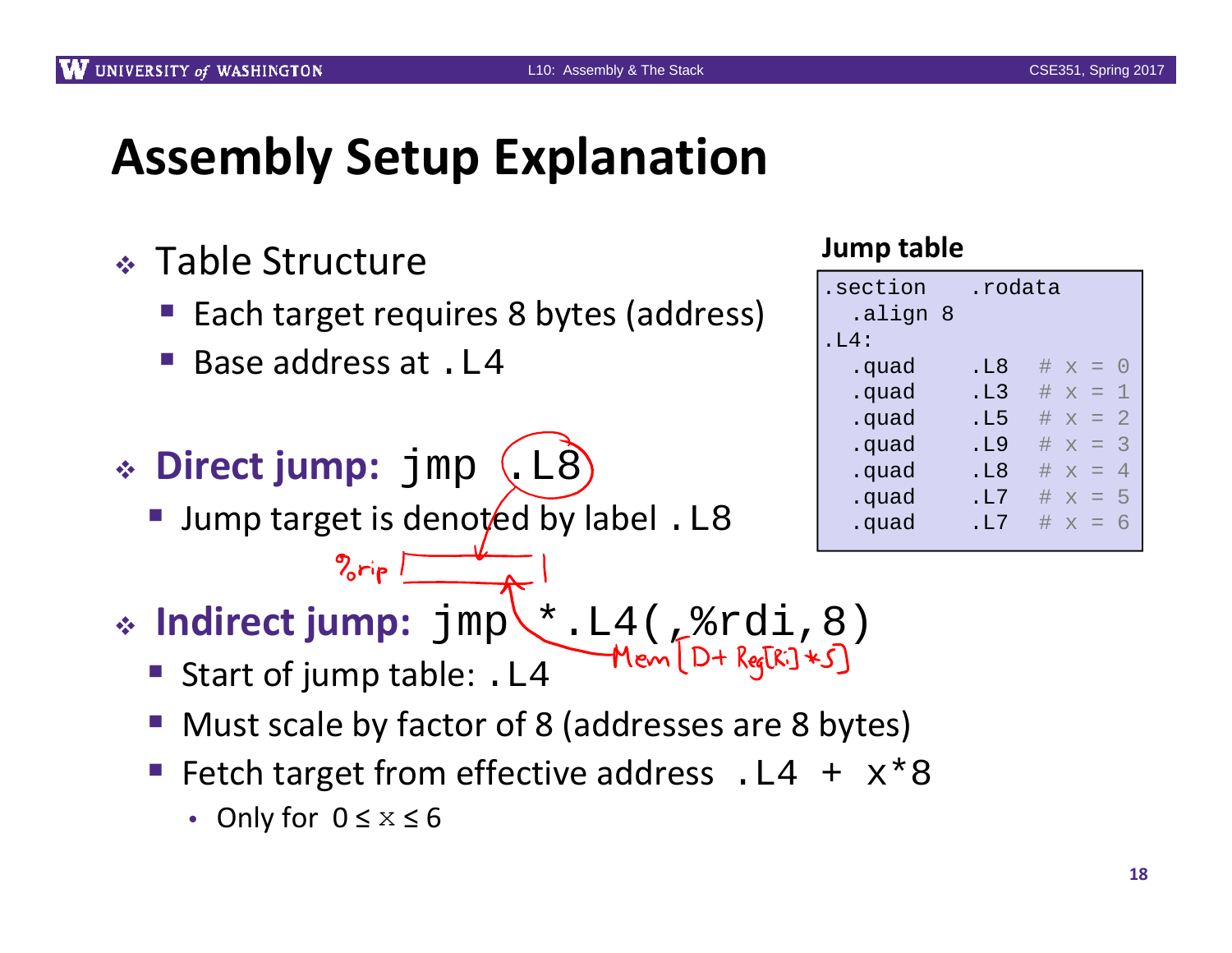# **Jump Table**

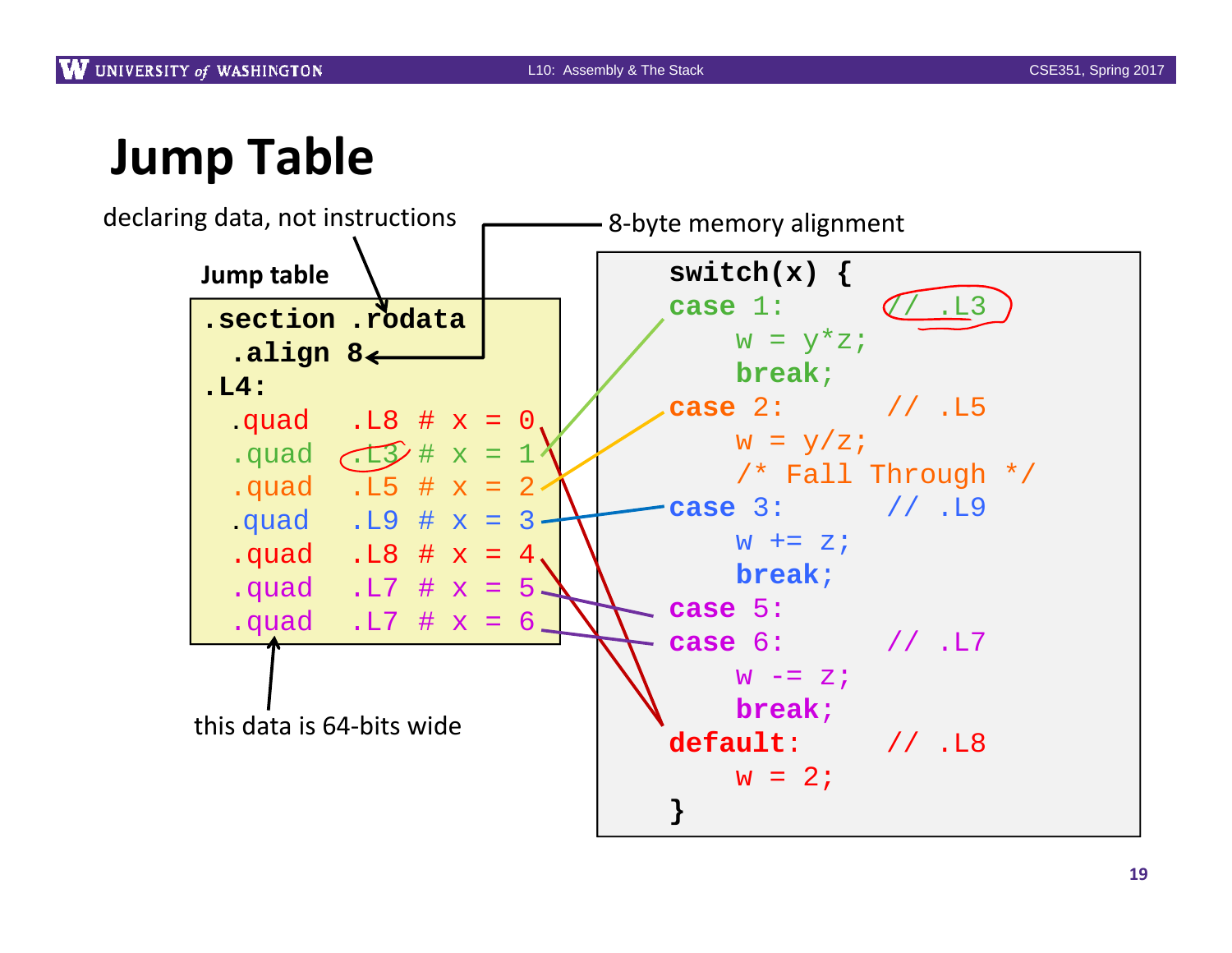|                                   | <b>Register</b>   | Use(s)                                                                   |  |
|-----------------------------------|-------------------|--------------------------------------------------------------------------|--|
| Code Blocks $(x == 1)$            | %rdi              | $1st$ argument (x)                                                       |  |
|                                   | %rsi              | $2nd$ argument (y)                                                       |  |
| switch $(x) \{$                   | $rac{2}{x}$       | $3rd$ argument (z)                                                       |  |
| case $1$ :<br>.L3<br>$W = y^*z_i$ | $\frac{2}{3}$ rax | Return value                                                             |  |
| break;                            |                   |                                                                          |  |
| .L3:<br>movq<br>ret               | imulg             | $8rsi$ , $8rax$ # $y$<br>$\texttt{gradx, }$ $\texttt{max}$ # $y \cdot z$ |  |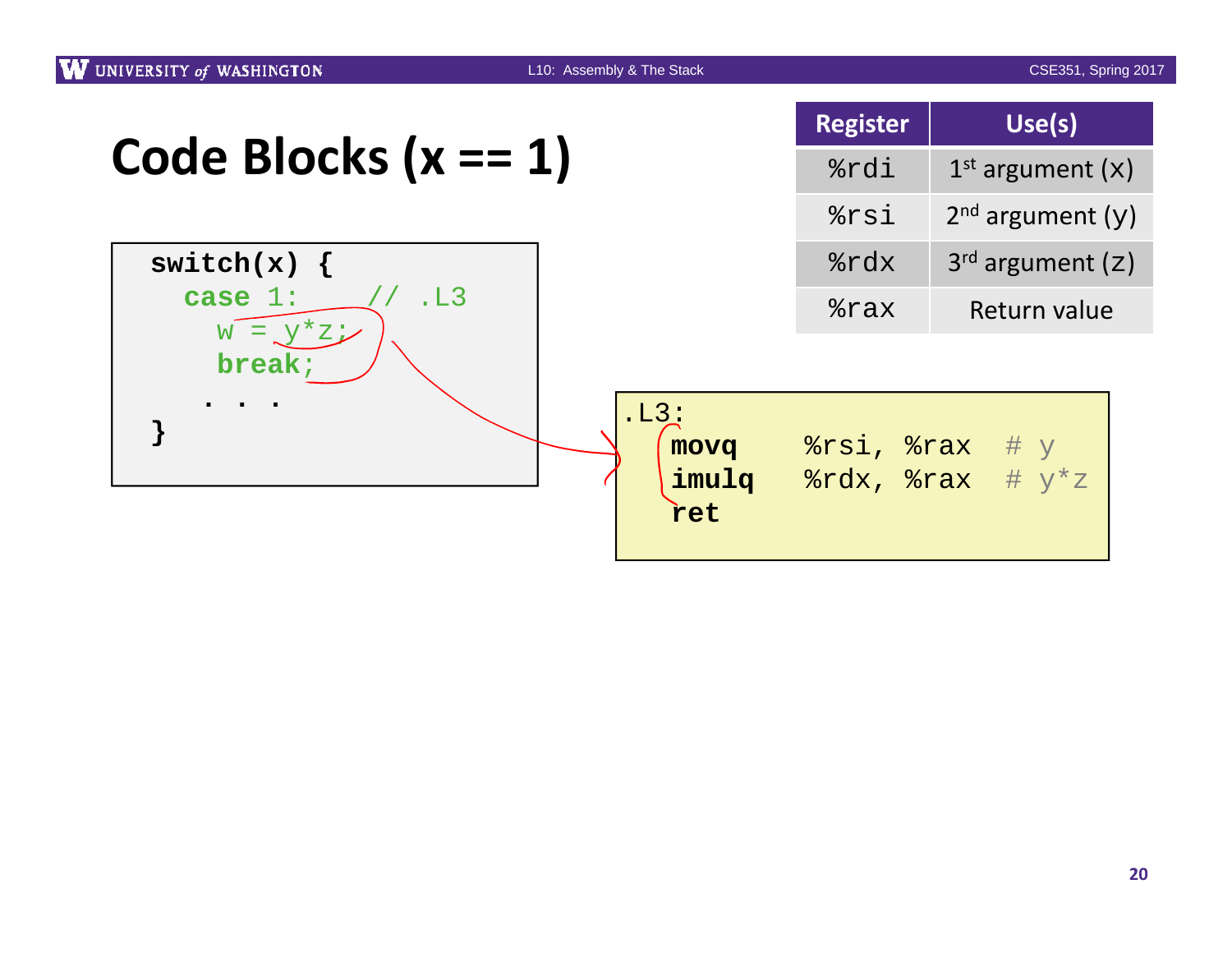#### **Handling Fall‐Through**

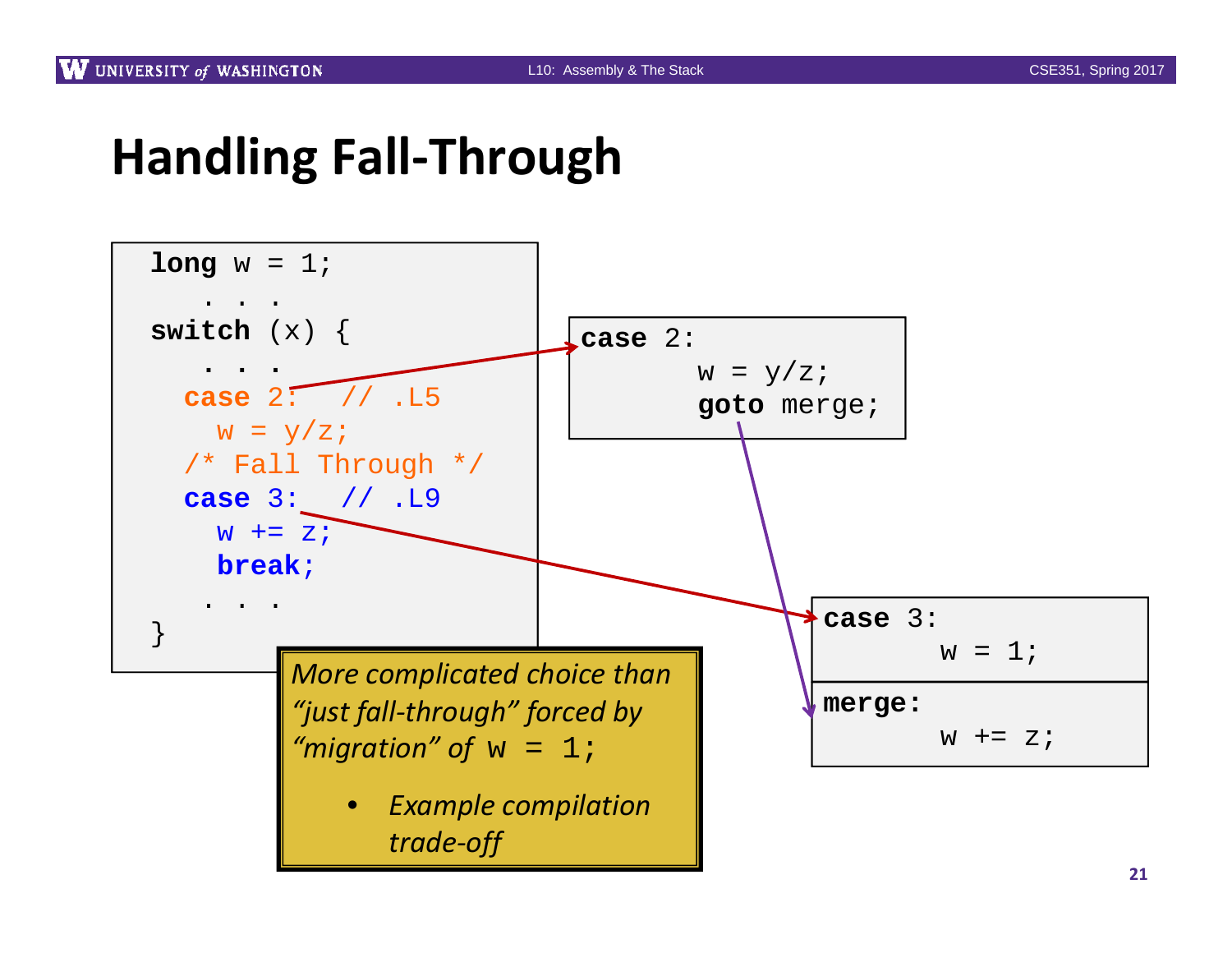| UNIVERSITY of WASHINGTON                                                                                        | L10: Assembly & The Stack                                                                   |                   | <b>CSE351, Spring 2017</b>                                                                                                        |
|-----------------------------------------------------------------------------------------------------------------|---------------------------------------------------------------------------------------------|-------------------|-----------------------------------------------------------------------------------------------------------------------------------|
|                                                                                                                 |                                                                                             | <b>Register</b>   | Use(s)                                                                                                                            |
| Code Blocks ( $x == 2$ , $x == 3$ )                                                                             |                                                                                             | %rdi              | $1st$ argument $(x)$                                                                                                              |
|                                                                                                                 |                                                                                             | %rsi              | $2nd$ argument (y)                                                                                                                |
| $long w = 1;$                                                                                                   |                                                                                             | %rdx              | $3^{rd}$ argument $(z)$                                                                                                           |
| switch $(x) \{$                                                                                                 |                                                                                             | $\frac{1}{2}$ rax | Return value                                                                                                                      |
| <b>case</b> $2:$ // .15<br>$W = y/z;$<br>/* Fall Through */<br><b>case</b> $3: // L9$<br>$W$ += $Z$ ;<br>break; | .L5:<br>movq<br>cqto<br>idivq<br>$8$ $rcx$<br>$\mathbf{Jmp}$<br>.L6<br>.L9:<br>mov1<br>.L6: | $$1,$ $$eax$      | #<br>Case $2$ :<br>$s$ rsi, $s$ rax $\#$ y in rax<br># Div prep<br># y/z<br># goto merge<br>$\#$ Case 3:<br># $w = 1$<br># merge: |
|                                                                                                                 | ret                                                                                         |                   |                                                                                                                                   |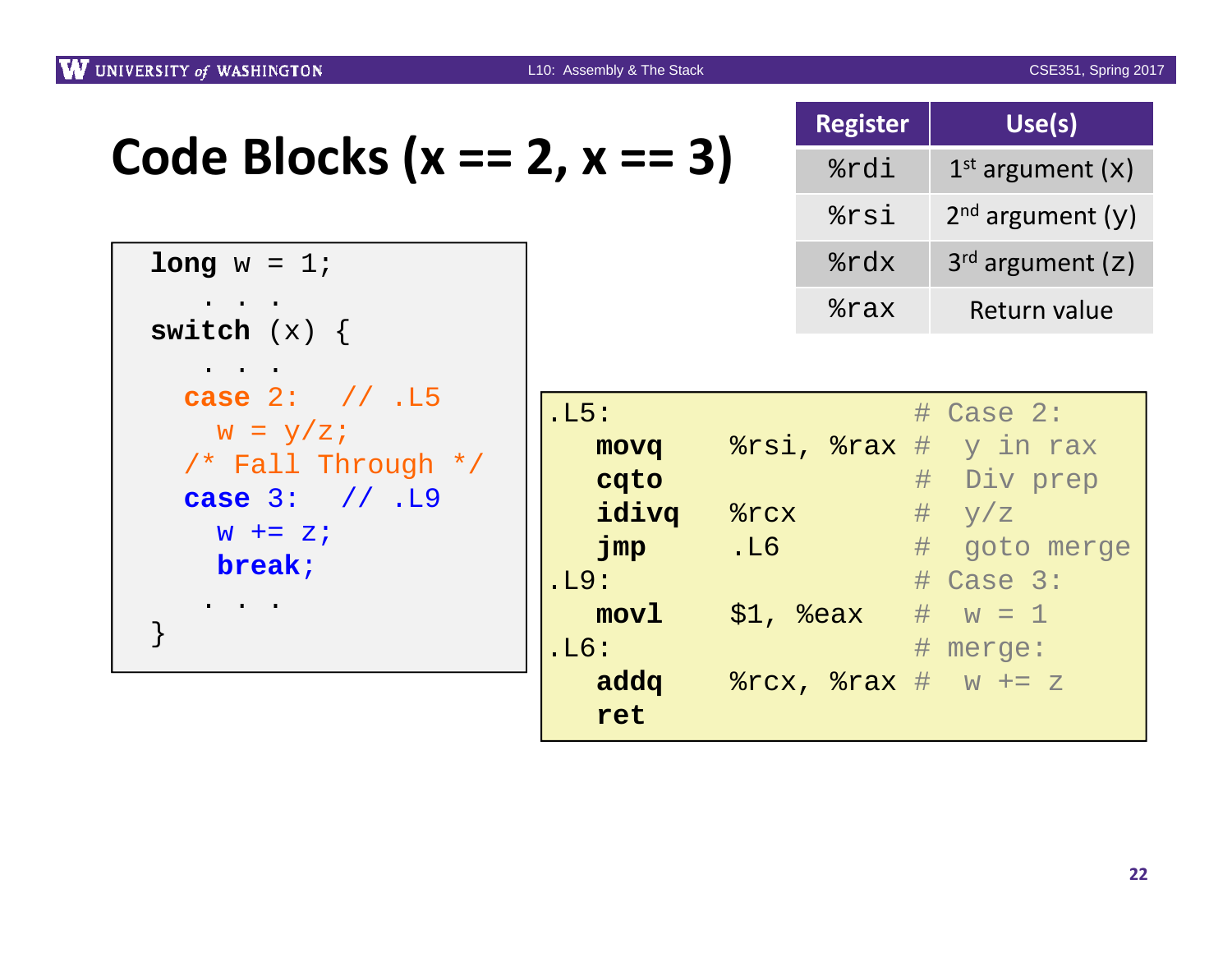## **Code Blocks (rest)**

```
switch (x) {
   . . .
  case 5: // .L7
  case 6: // .L7
    w -= z;
    break;
 default: // .L8
  w = 2i}
```

| <b>Register</b> | Use(s)                |
|-----------------|-----------------------|
| %rdi            | $1st$ argument (x)    |
| %rsi            | $2^{nd}$ argument (y) |
| %rdx            | $3^{rd}$ argument (z) |
| %rax            | Return value          |

| .L7: |                                               | $\#$ Case 5,6: |
|------|-----------------------------------------------|----------------|
|      | $mov1$ \$1, $s$ eax # $w = 1$                 |                |
|      | subq $\texttt{idx}, \texttt{idx}$ $\#$ w -= z |                |
| ret  |                                               |                |
| .L8: |                                               | # Default:     |
|      | movl \$2, %eax                                | $\#$ 2         |
| ret  |                                               |                |
|      |                                               |                |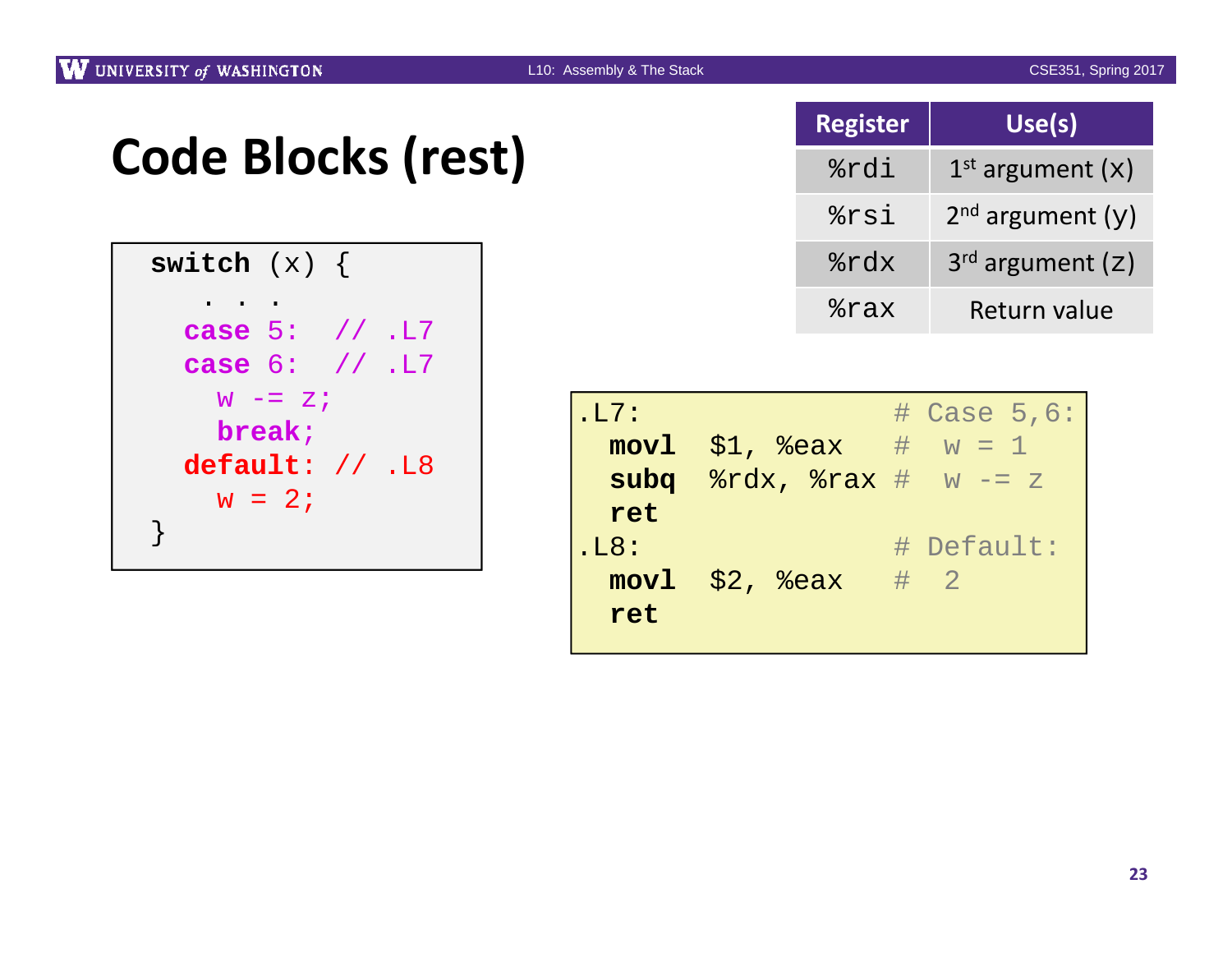# **Roadmap**

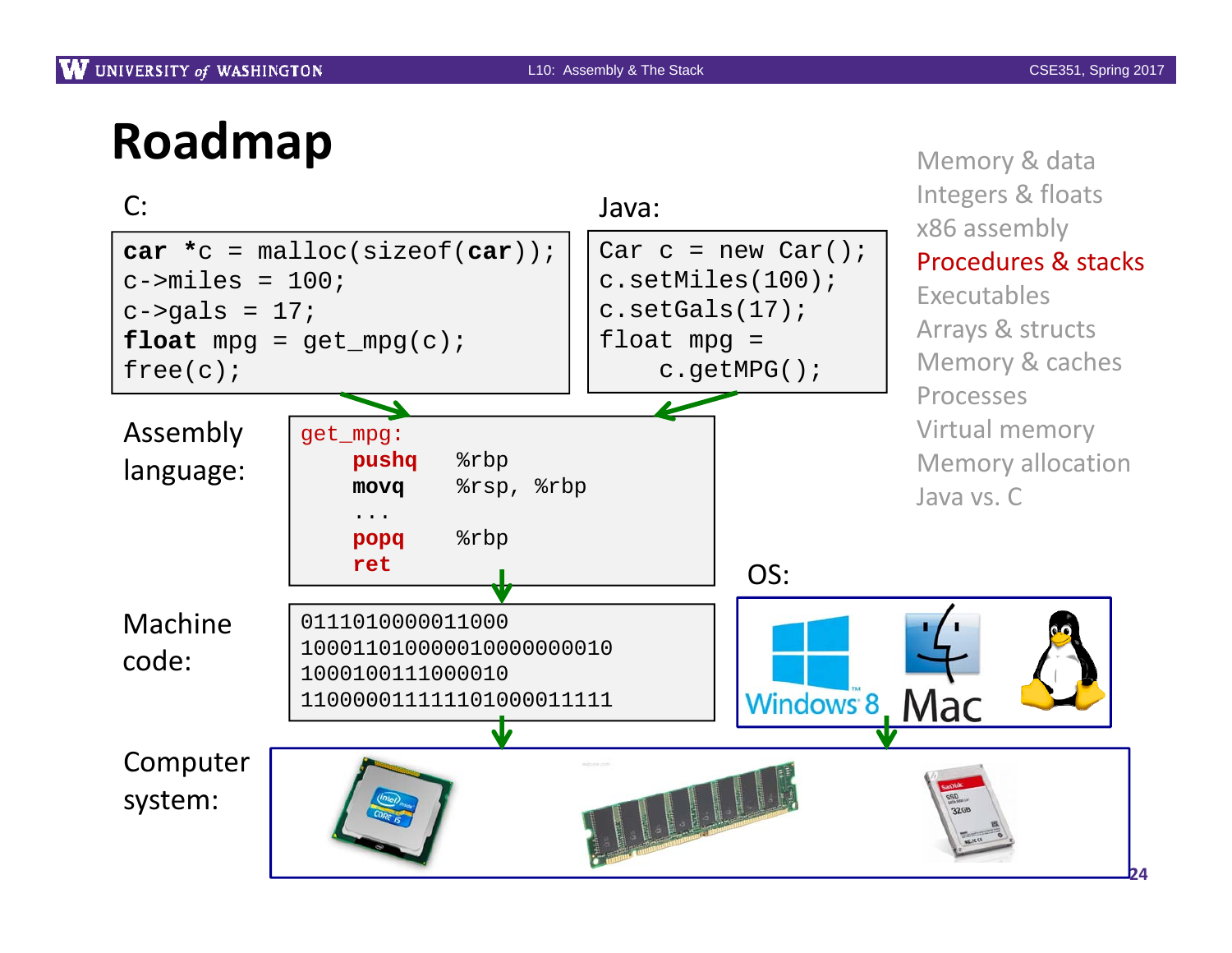# **Mechanisms required for** *procedures*

- 1) Passing control
	- **The Demanuist 1** To beginning of procedure code
	- **Back to return point**
- 2) Passing data
	- **Procedure arguments**
	- ■ Return value
- 3) Memory management
	- e<br>Se **Allocate during procedure execution**
	- Deallocate upon return
- All implemented with machine instructions!
	- An x86-64 procedure uses only those mechanisms required for that procedure

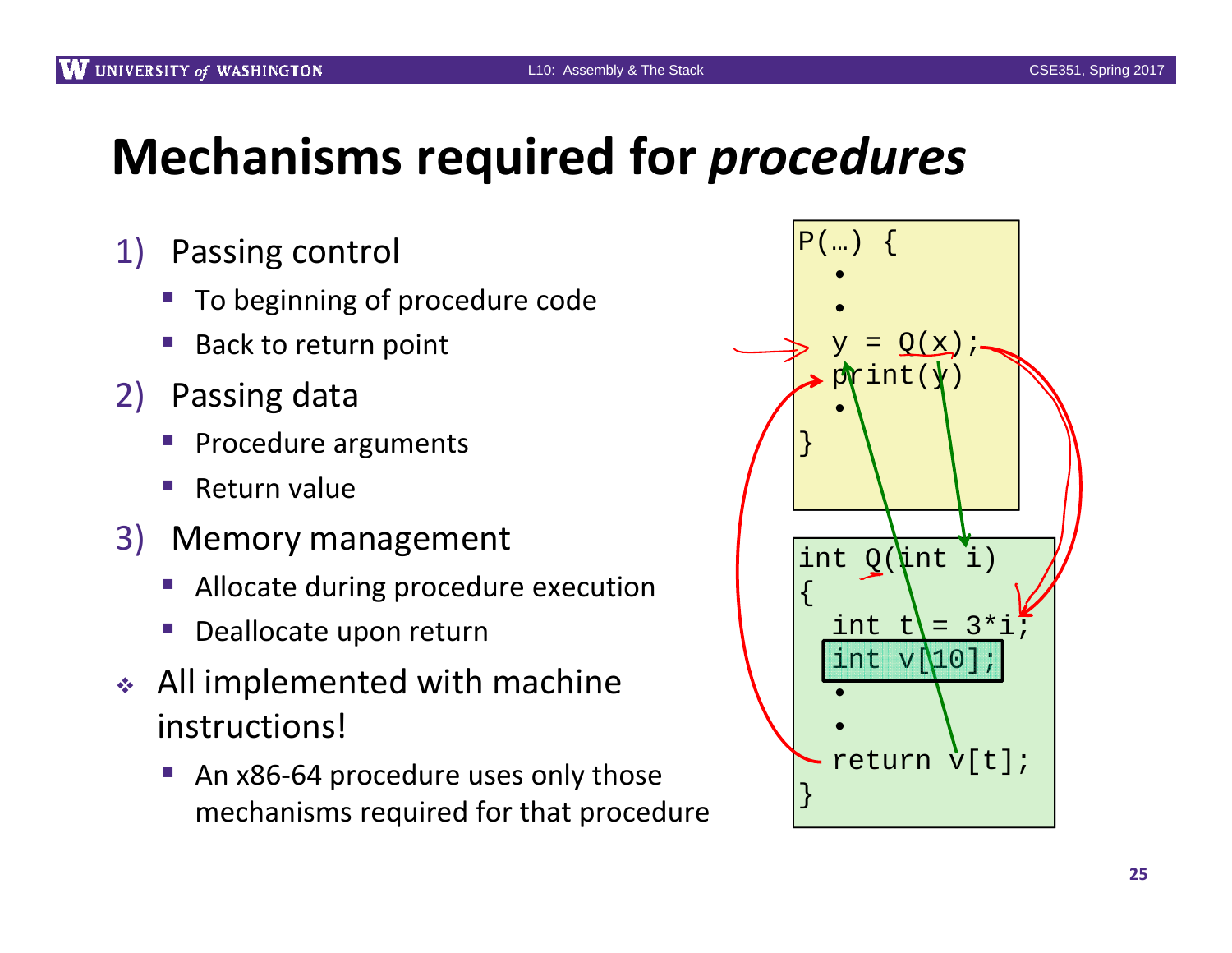#### **Questions to answer about Procedures**

- How do I pass arguments to <sup>a</sup> procedure?
- How do I get <sup>a</sup> return value from <sup>a</sup> procedure?
- Where do I put local variables?
- When <sup>a</sup> function returns, how does it know where to return?

 To answer some of these questions, we need <sup>a</sup> *call stack* …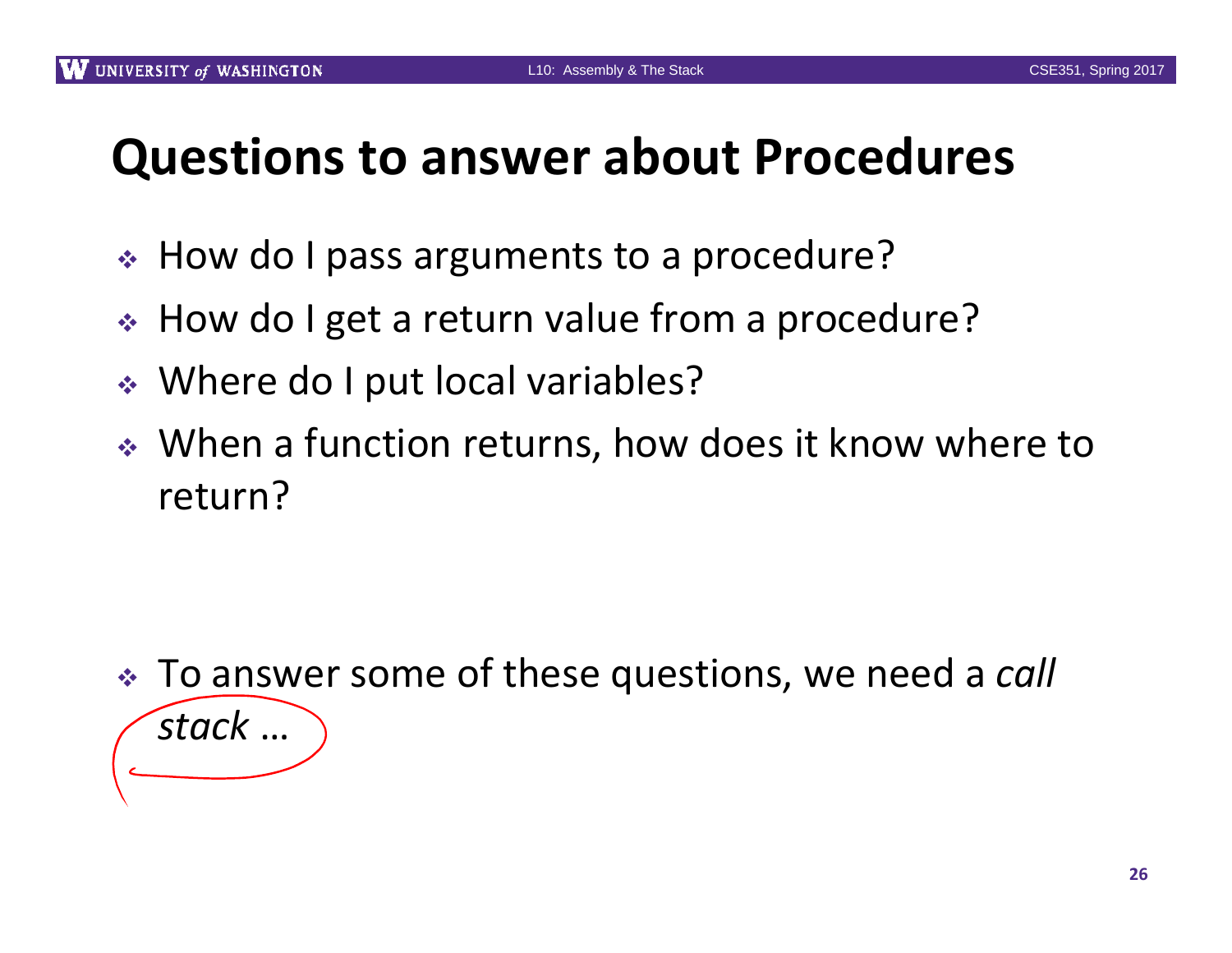### **Procedures**

#### **Stack Structure**

- Calling Conventions
	- **Passing control**
	- Passing data
	- $\mathbb{R}^n$ Managing local data
- Register Saving Conventions
- ↓ Illustration of Recursion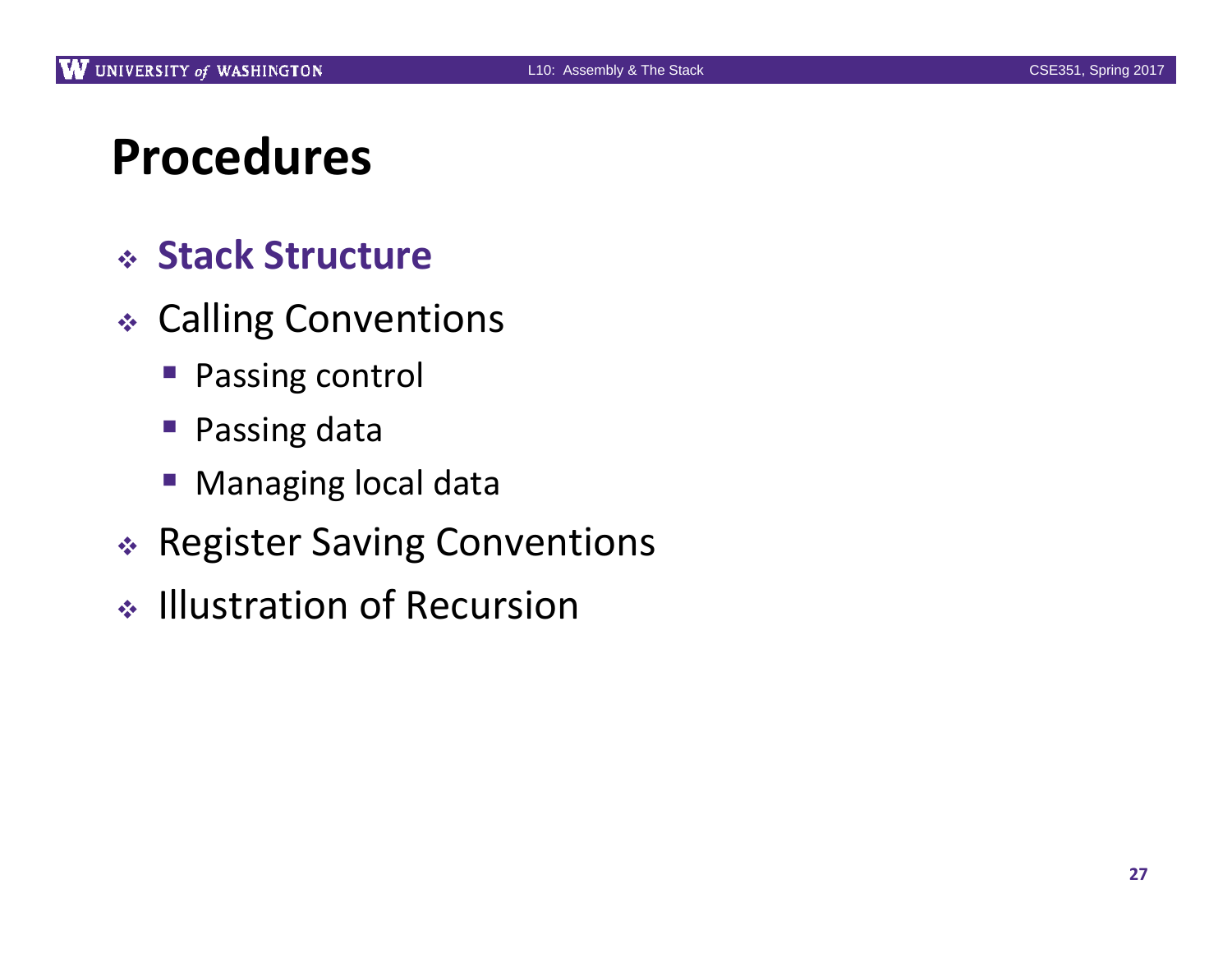

**28**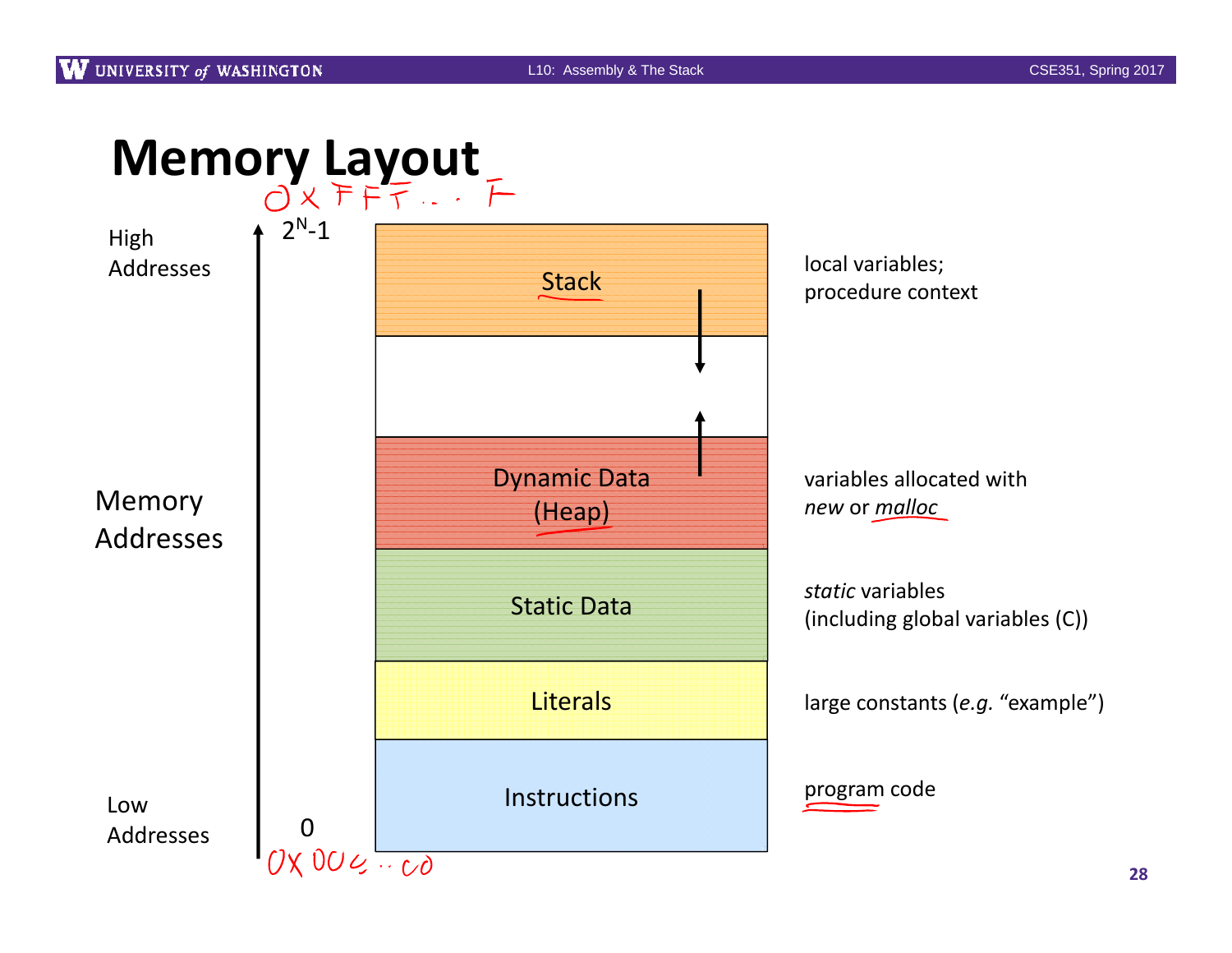**Memory Permissions**

segmentation faults?

accessing memory in a way that

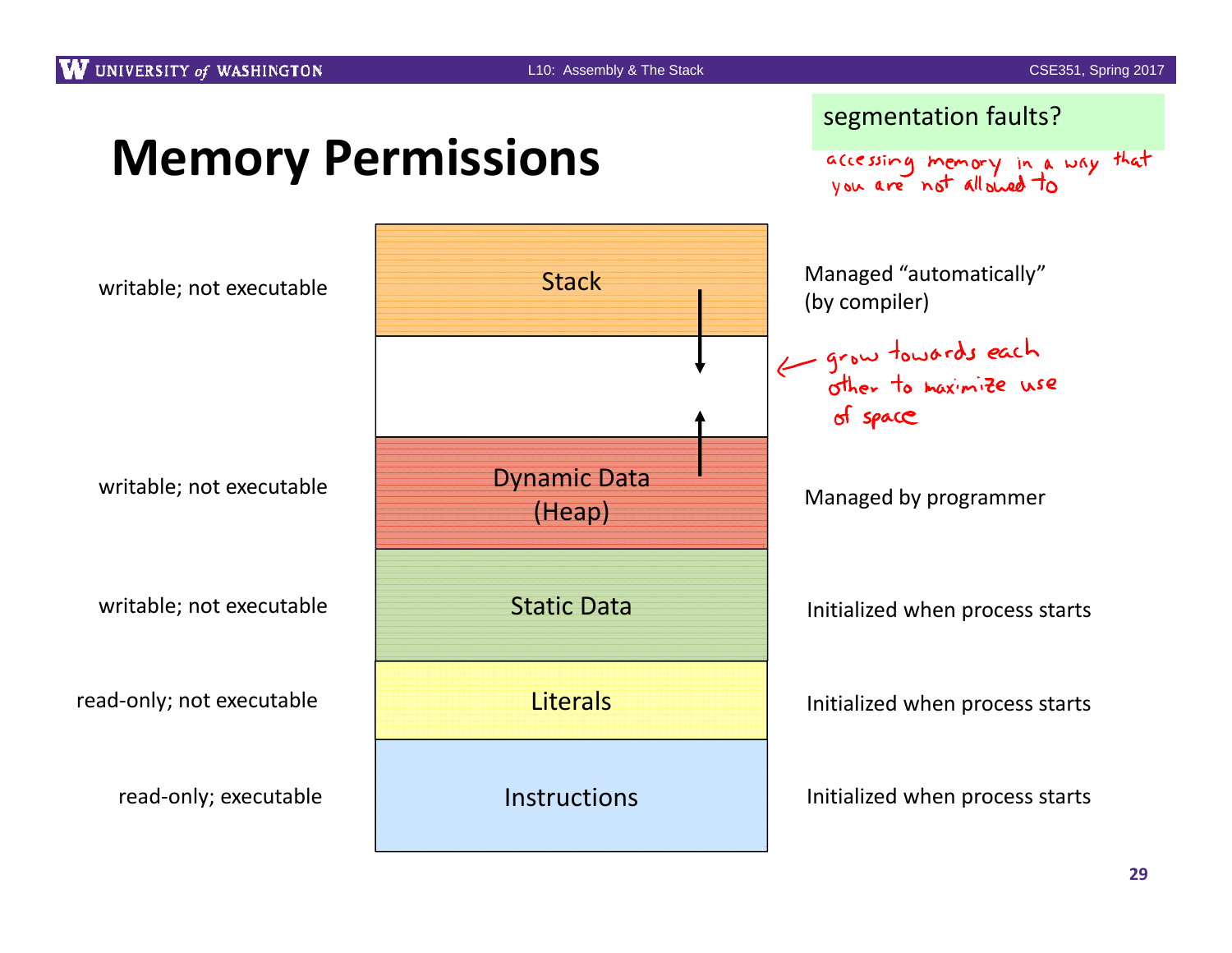High

Addresses

# **x86‐64 Stack**

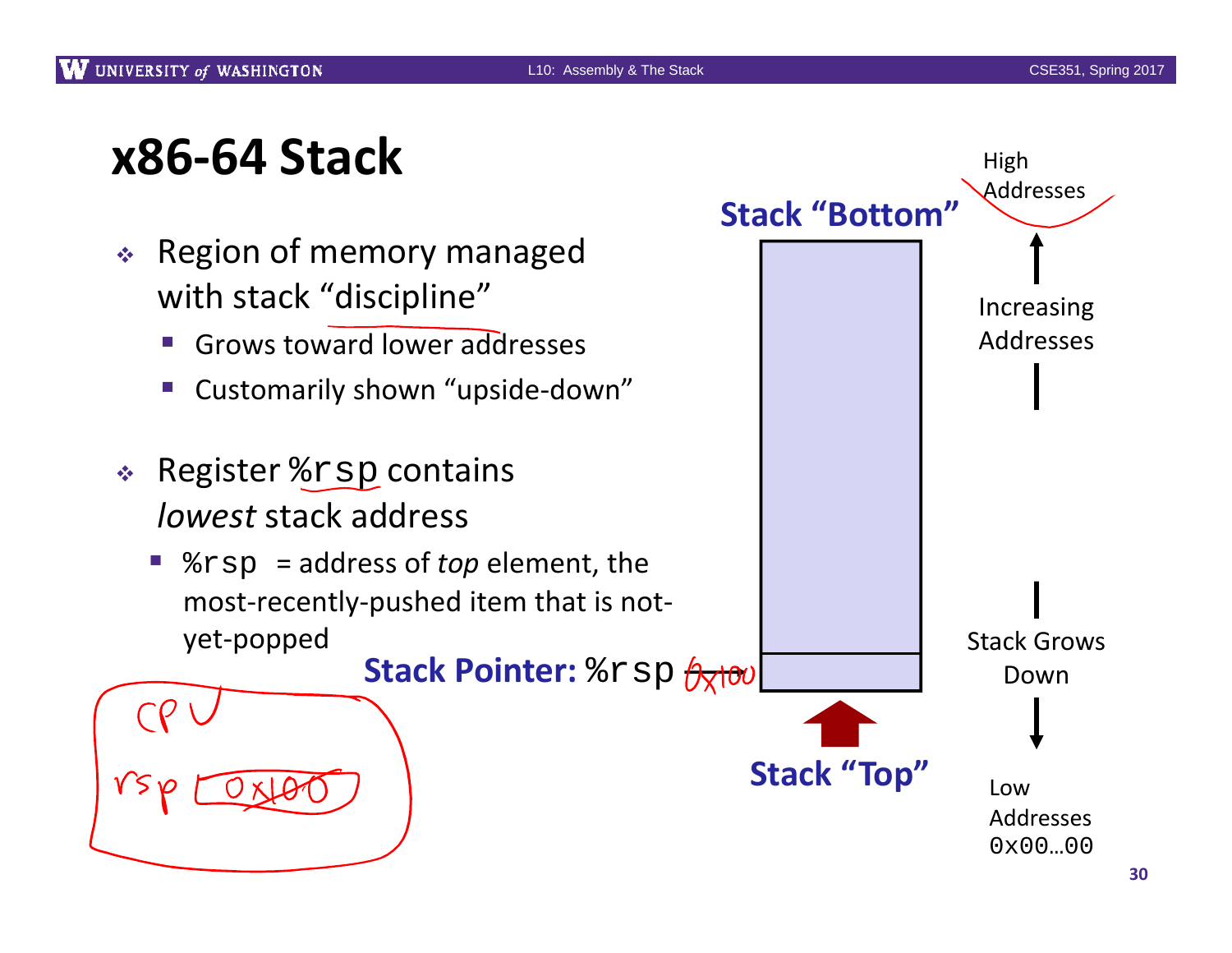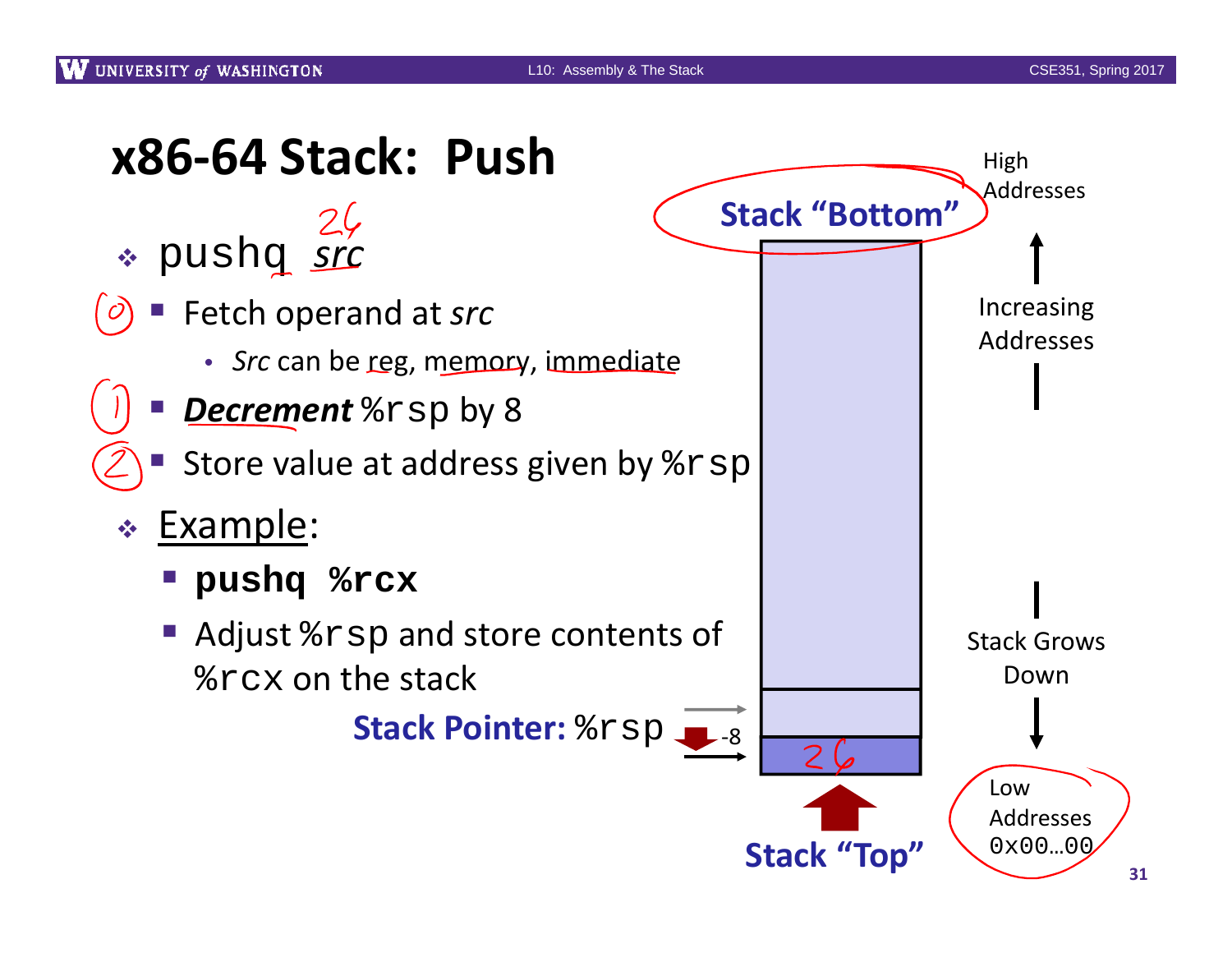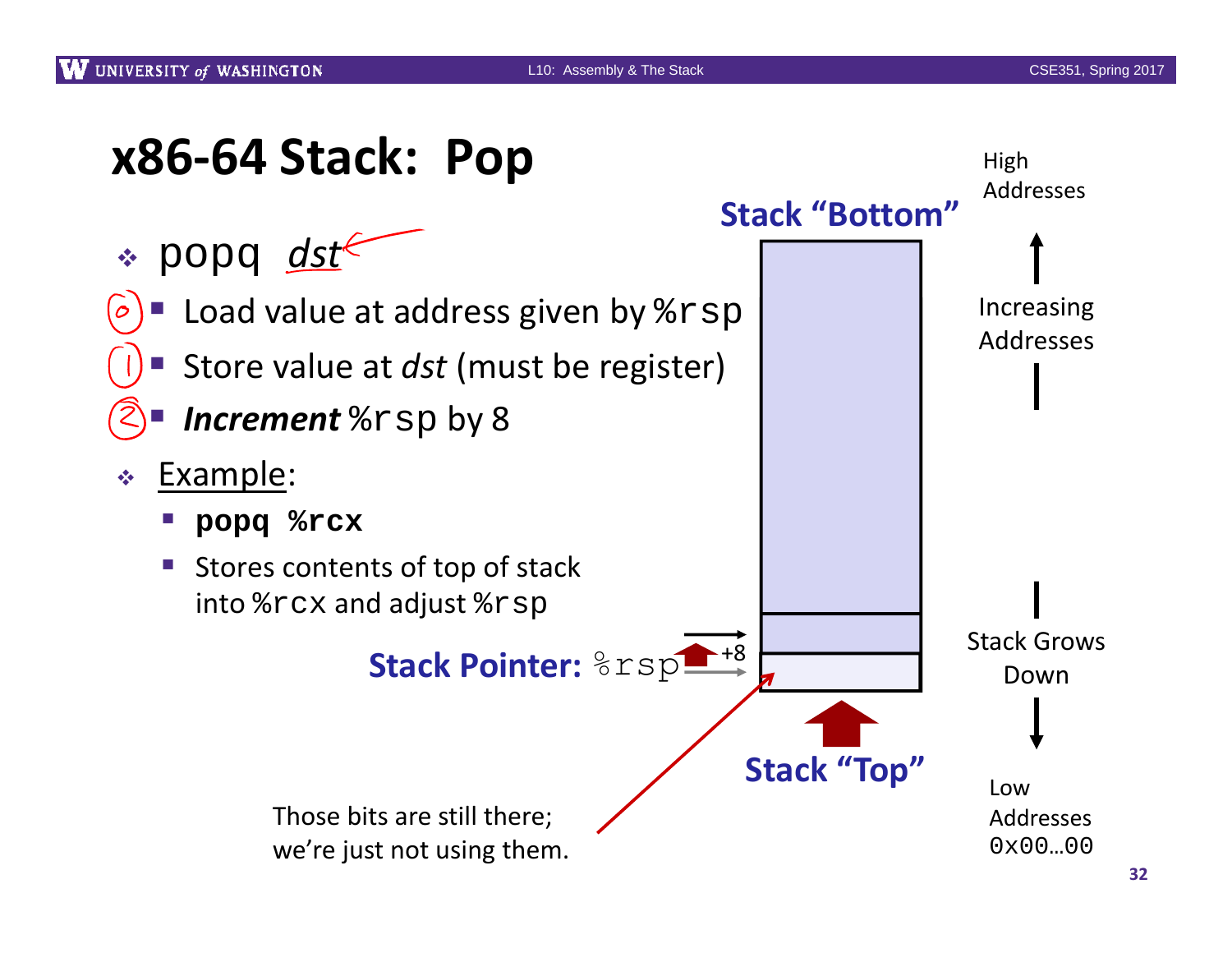### **Procedures**

- Stack Structure
- **Calling Conventions**
	- **Passing control**
	- Passing data
	- $\mathbb{R}^n$ Managing local data
- Register Saving Conventions
- ↓ Illustration of Recursion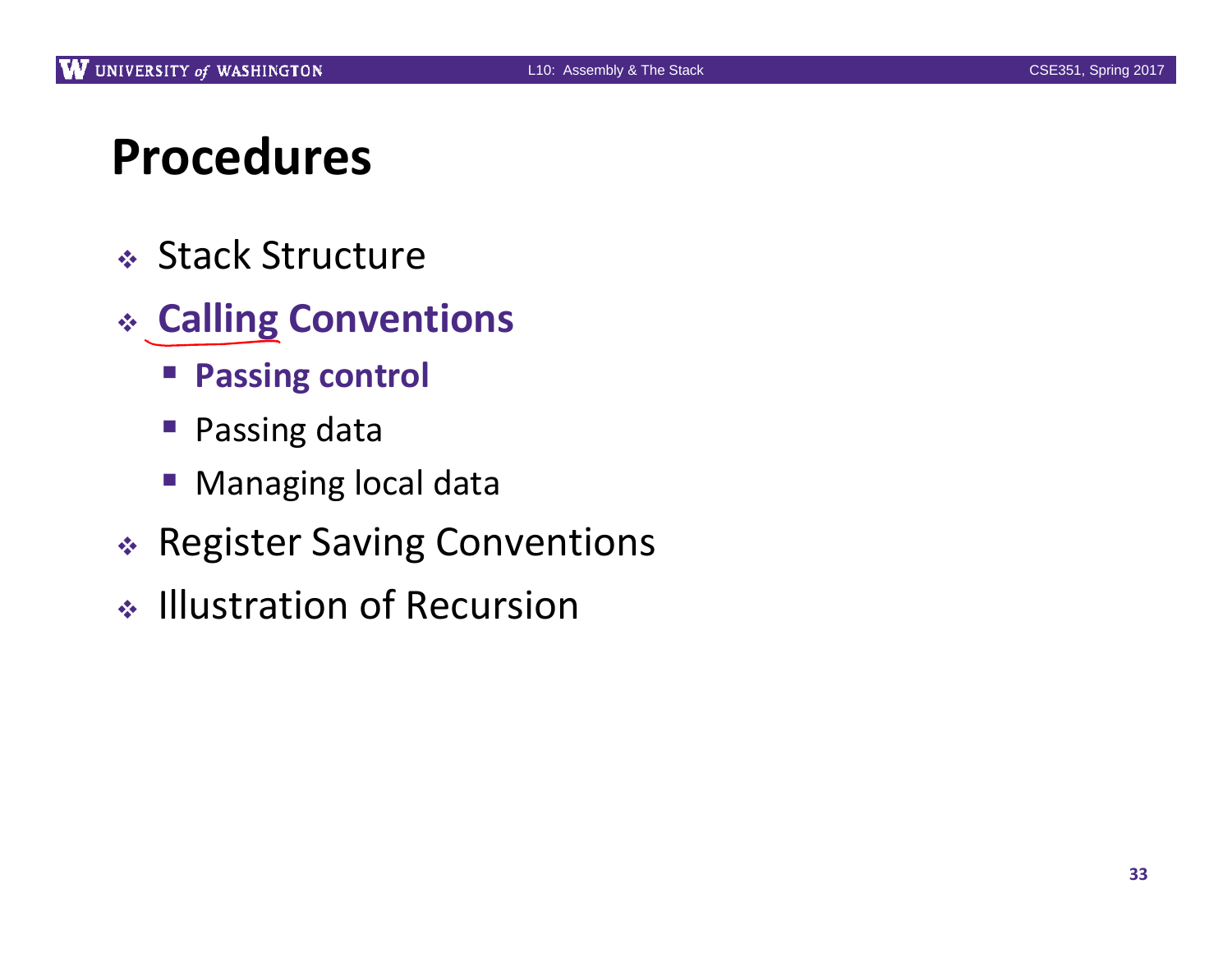#### **Procedure Call Overview**



- **Callee** must know where to find args
- **Callee** must know where to find *return address*
- **Caller** must know where to find *return value*
- **Caller** and **Callee** run on same CPU, so use the same registers
	- I. ■ How do we deal with register reuse?
- Unneeded steps can be skipped (*e.g.* no arguments)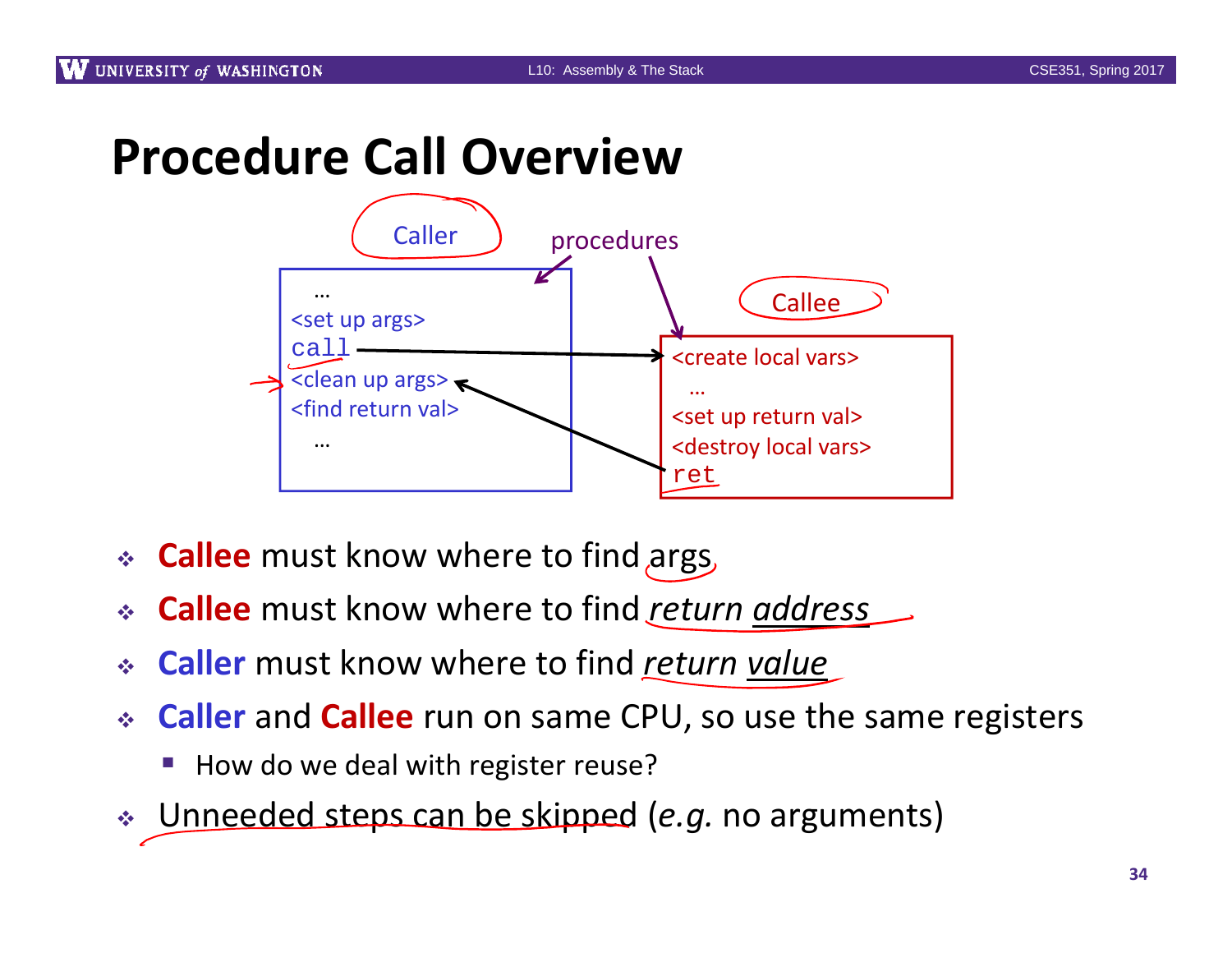## **Procedure Call Overview**



- The *convention* of where to leave/find things is called the calling convention (or procedure call linkage)
	- Details vary between systems
	- p. ■ We will see the convention for x86-64/Linux in detail
	- I. ■ What could happen if our program didn't follow these conventions?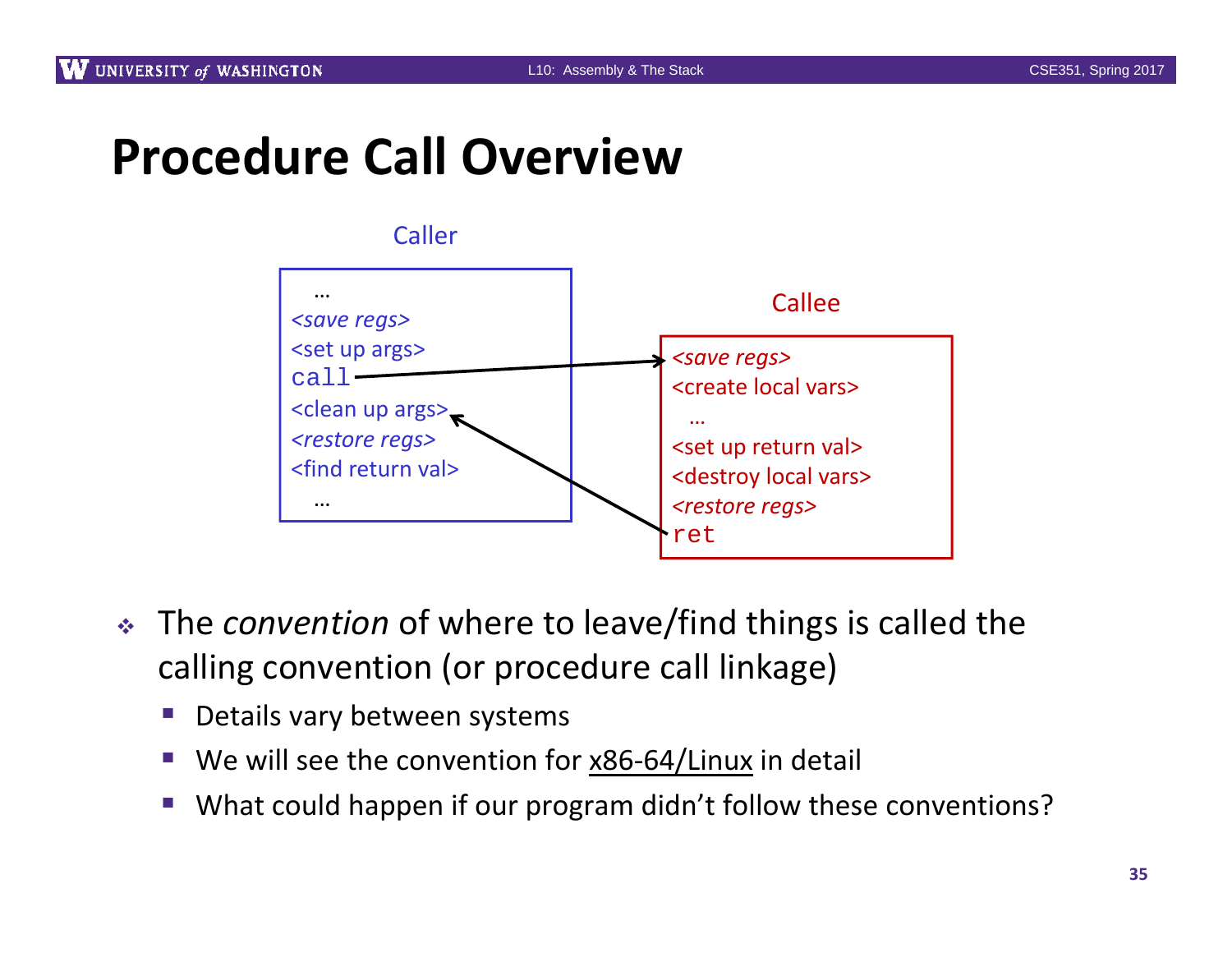| $,$ caller<br><b>Code Examples</b>   |  |                                                                                                                                                         |  |
|--------------------------------------|--|---------------------------------------------------------------------------------------------------------------------------------------------------------|--|
| void multstore                       |  | <b>Compiler Explorer:</b>                                                                                                                               |  |
| (long $x$ , long $y$ , long *dest)   |  | https://godbolt.org/g/52Sqxj                                                                                                                            |  |
| long $t = \sqrt{\frac{1+t}{x}}, y$ ; |  | executable disassembly                                                                                                                                  |  |
|                                      |  | $\rightarrow$ *dest = t; $\boxed{00000000000\underline{400540}}$ <multstore>:</multstore>                                                               |  |
|                                      |  | 400540: push<br>$s$ rbx<br># Save %rbx                                                                                                                  |  |
|                                      |  | 400541: movq<br>$\frac{3}{2}$ rdx, $\frac{3}{2}$ rbx # Save dest                                                                                        |  |
|                                      |  | $400544$ call<br>$A00550$ <mult2> # mult2(x,y)</mult2>                                                                                                  |  |
|                                      |  | $400549:$ movq<br>/%rax,(%rbx) # Save at dest                                                                                                           |  |
|                                      |  | 40054c: pop<br>strbx<br># Restore %rbx                                                                                                                  |  |
|                                      |  | 40054d: ret<br># Return                                                                                                                                 |  |
| $c$ dlee                             |  | these are instruction addresses                                                                                                                         |  |
| long mult2                           |  | 00000000000100550 <mult2>:</mult2>                                                                                                                      |  |
| (long a, long b)                     |  | 400550:<br>movq &rdi, &rax # a<br><b>Contract Contract Contract Contract Contract Contract Contract Contract Contract Contract Contract Contract Co</b> |  |
|                                      |  | $400553$ : imulq $8rsi,8rax$ # a * b                                                                                                                    |  |
| $long s = a * bi$                    |  | 400557: ret<br># Return                                                                                                                                 |  |
| yeturn si                            |  |                                                                                                                                                         |  |
|                                      |  |                                                                                                                                                         |  |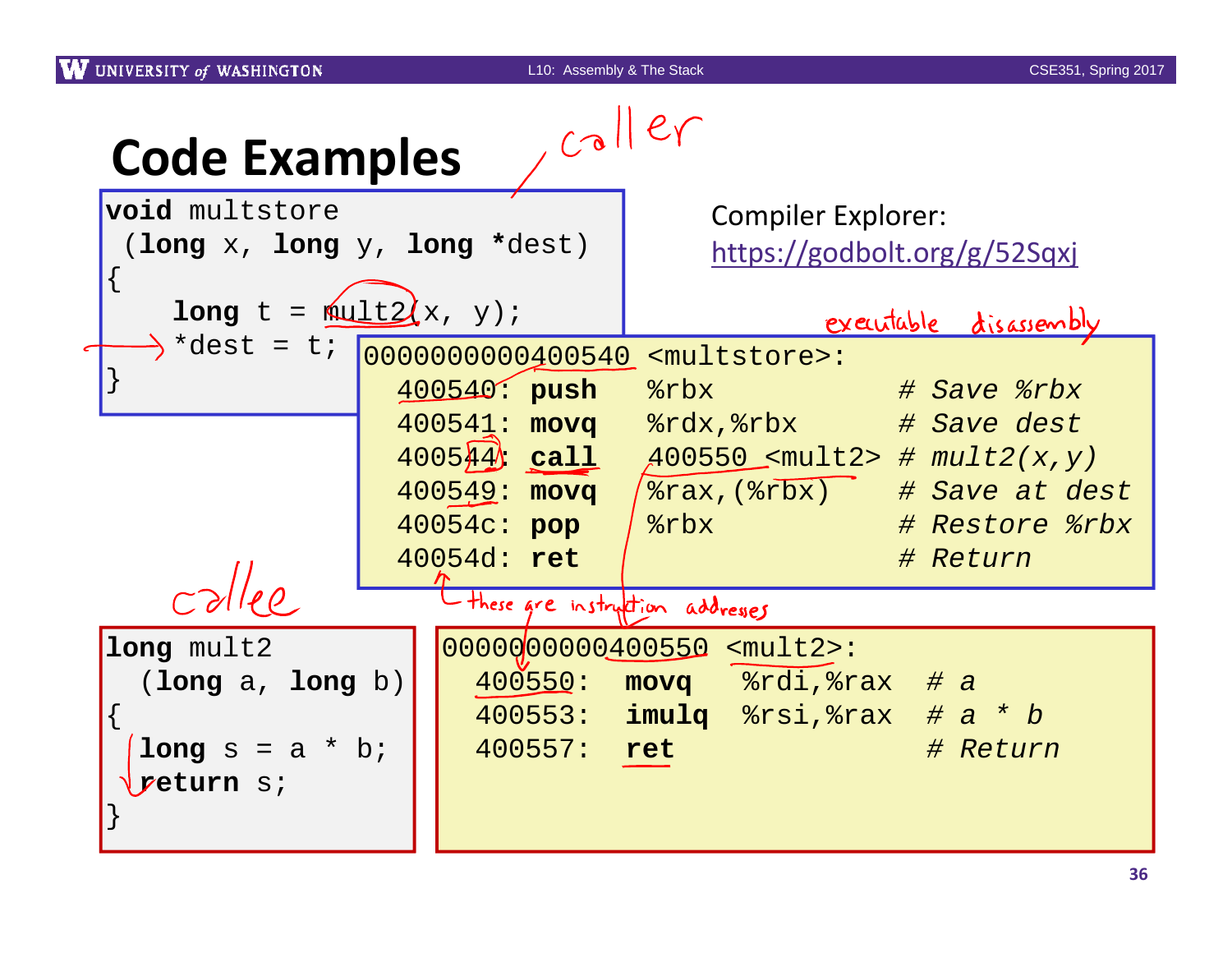$3$  label  $\rightarrow$   $2 \rightarrow p$ 

# **Procedure Control Flow**

- $\mathcal{L}_{\mathcal{S}}$  . Use stack to support procedure call and return
- Procedure call: call *label*
	- Fivicial Can.  $C_{2}+T_{2}+T_{3}+T_{4}+T_{5}+T_{6}+T_{7}+T_{8}+T_{9}+T_{9}+T_{10}+T_{11}+T_{12}+T_{13}+T_{14}+T_{15}+T_{16}+T_{17}+T_{18}+T_{19}+T_{10}+T_{11}+T_{12}+T_{13}+T_{14}+T_{15}+T_{16}+T_{17}+T_{18}+T_{19}+T_{10}+T_{11}+T_{12}+T_{13}+T_{14}+T_{15}+T$
	- 2) Jump to *label*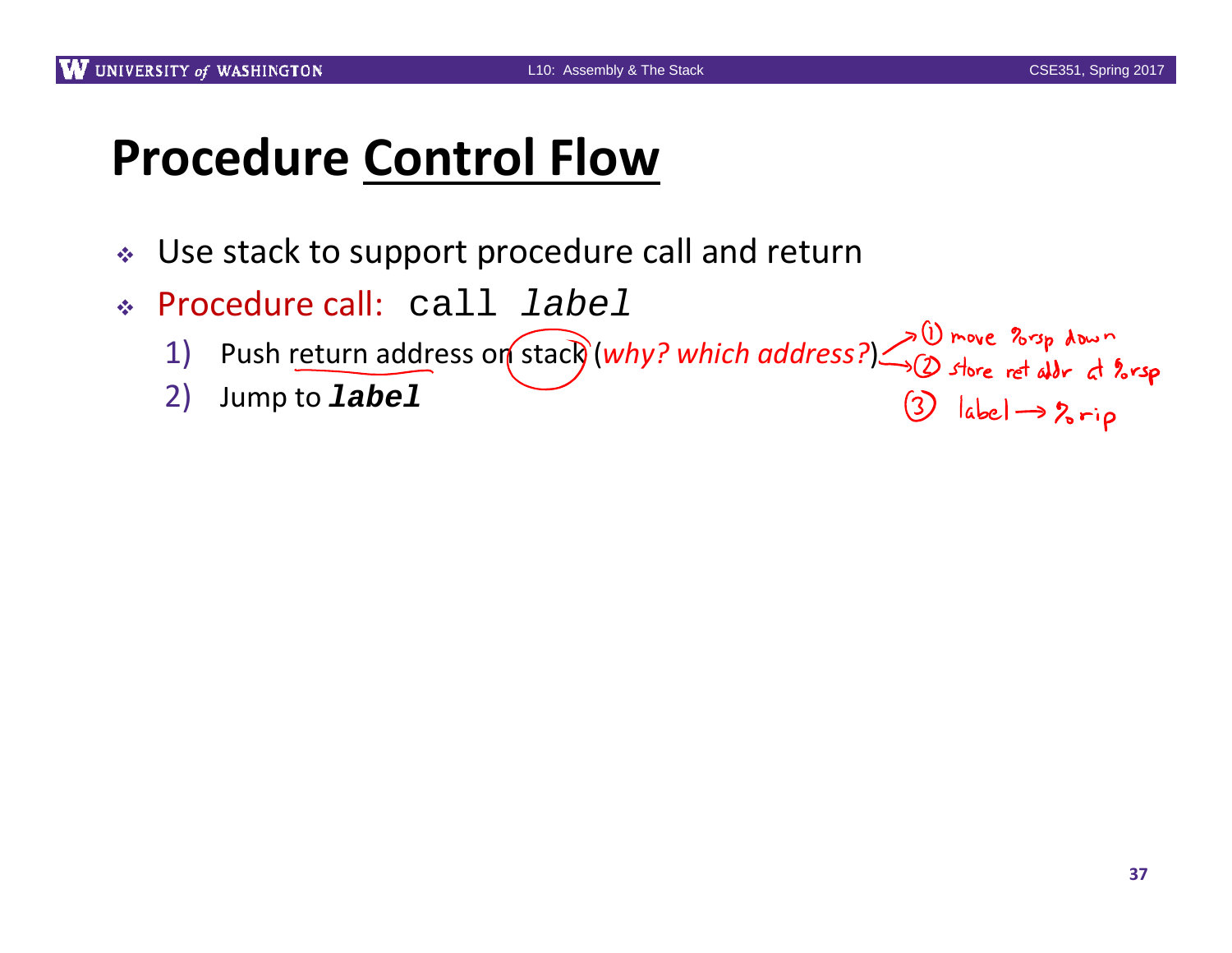$\bigcirc$  label  $\rightarrow$  2 rip

# **Procedure Control Flow**

- $\frac{1}{2}$ Use stack to support procedure call and return
- Procedure call: call *label*
	- 1) Push return address on stack (*why? which address?*) being the ret all r at longer 1)
	- 2) Jump to *label*
- Return address:
	- Address of instruction immediately after **call** instruction
	- **Example from disassembly:**

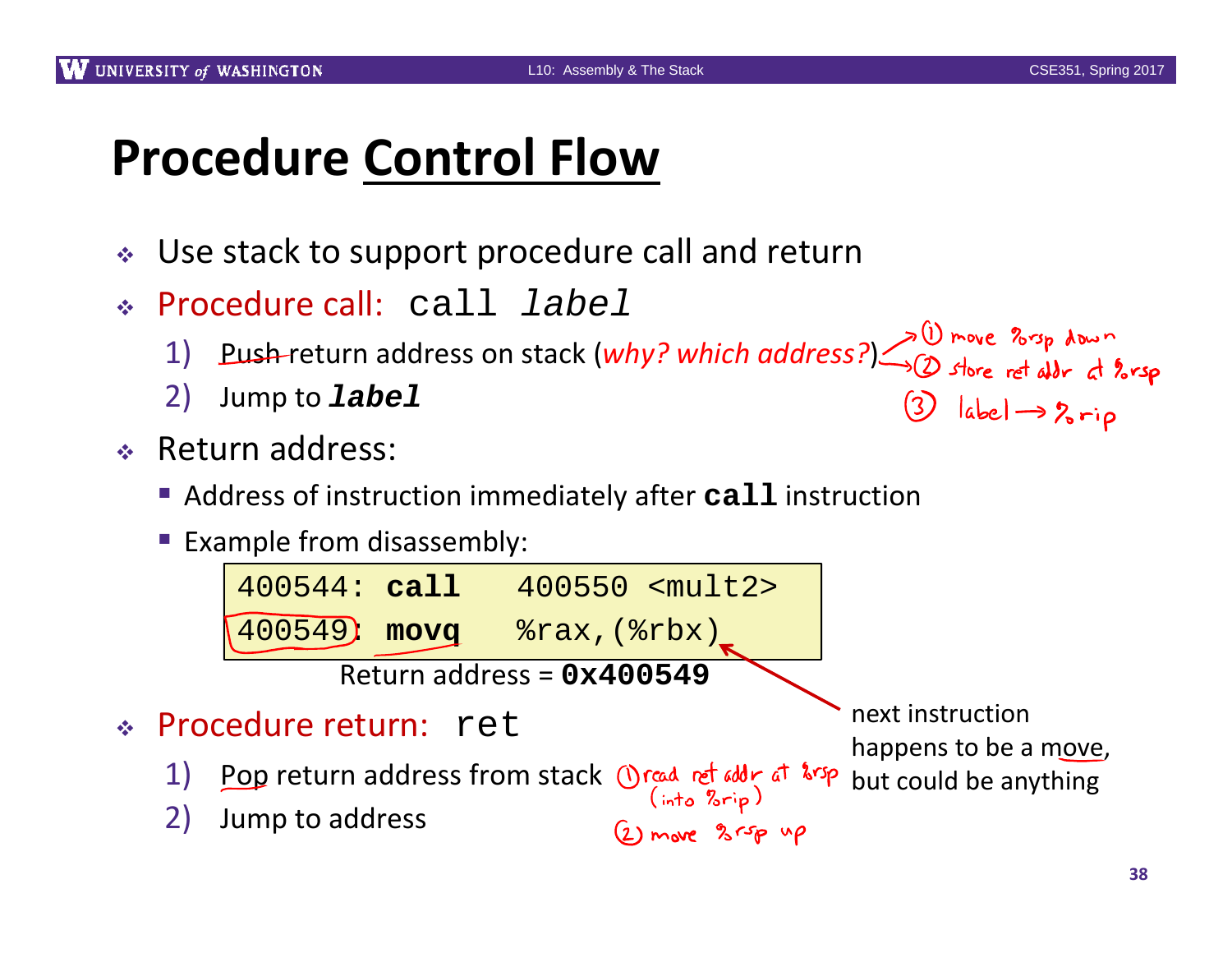## **Procedure Call Example (step 1)**



| $ 0000000000400550$ <mult2>:</mult2> |  |
|--------------------------------------|--|
| 400550:<br>movq                      |  |
|                                      |  |
|                                      |  |
| 400557:<br>ret                       |  |
|                                      |  |

%rsp 0x120 118 %rip 0x400544 $CP$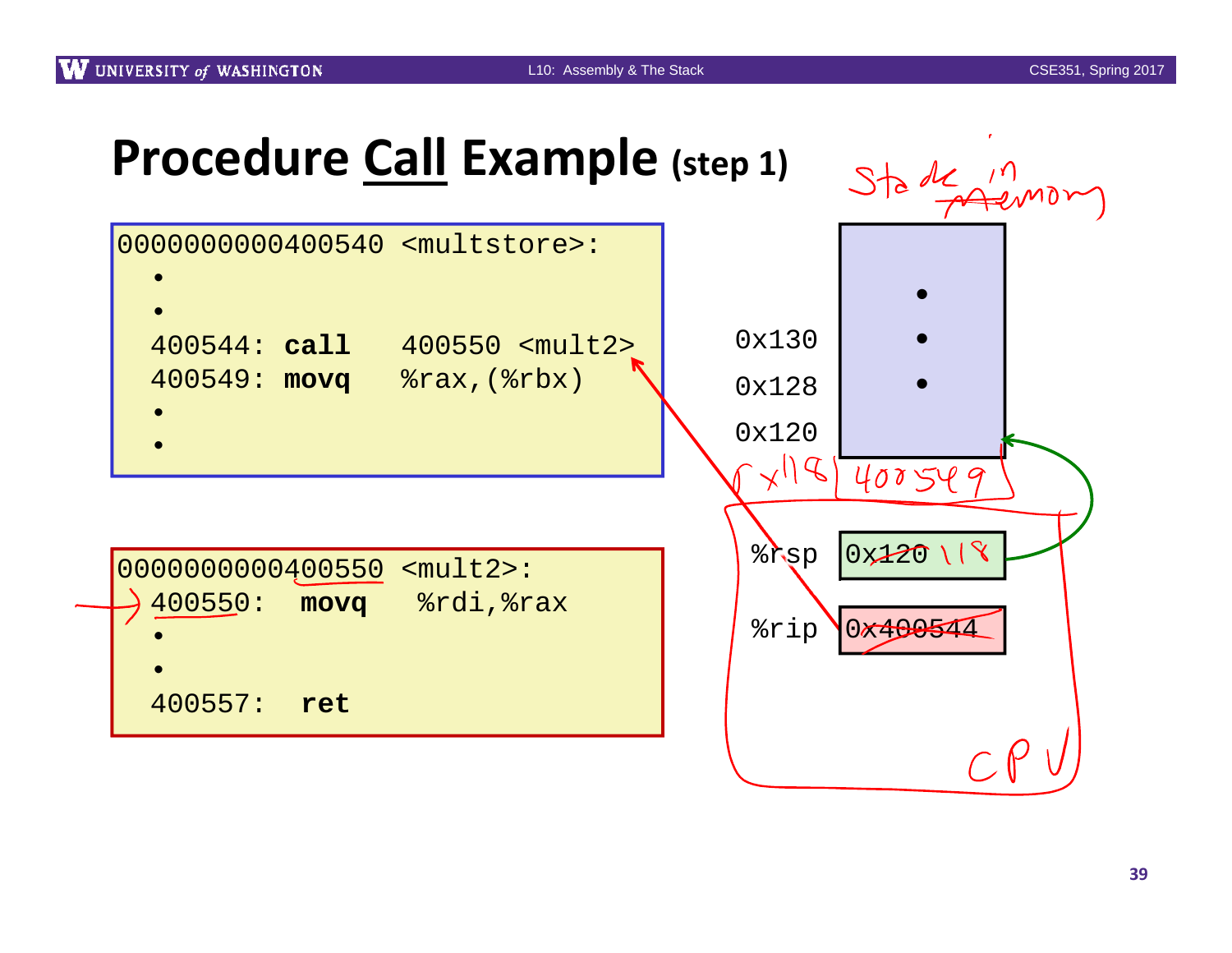#### **Procedure Call Example (step 2)**

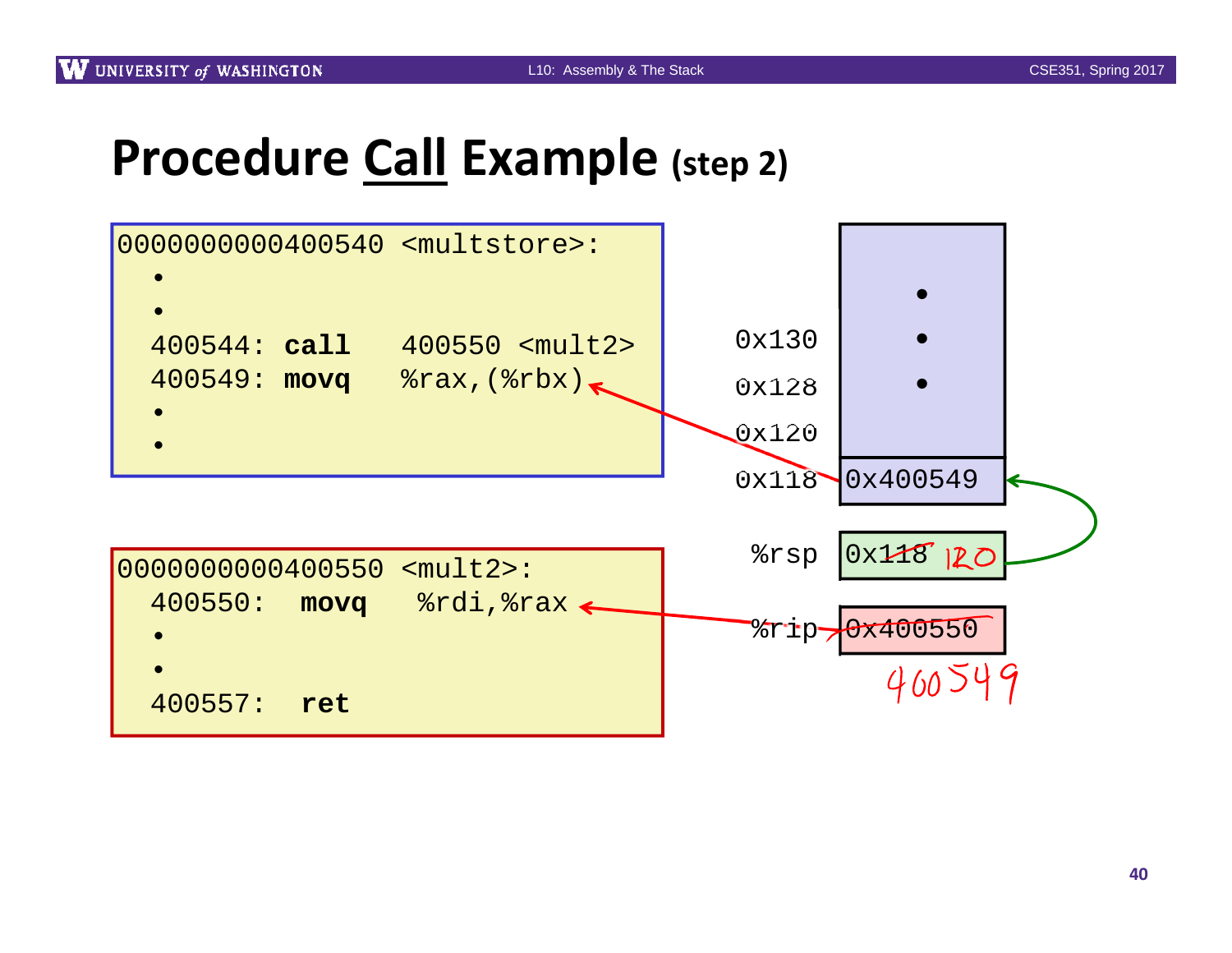#### **Procedure Return Example (step 1)**